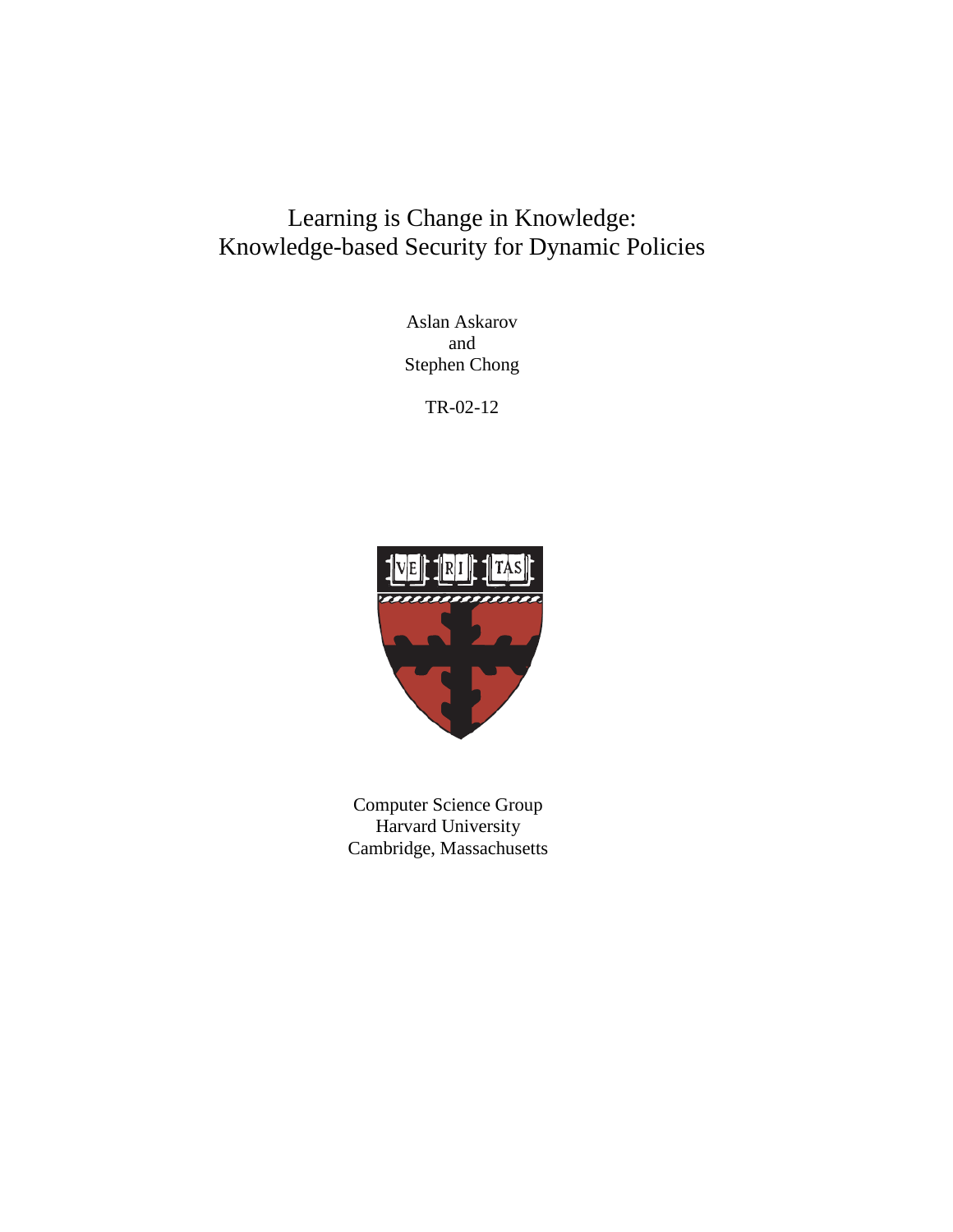# Learning is Change in Knowledge: Knowledge-based Security for Dynamic Policies

Technical Report TR-02-12

Aslan Askarov *Harvard University*

Stephen Chong *Harvard University*

*Abstract*—In systems that handle confidential information, the security policy to enforce on information frequently changes: new users join the system, old users leave, and sensitivity of data changes over time. It is challenging, yet important, to specify what it means for such systems to be secure, and to gain assurance that a system is secure.

We present a language-based model for specifying, reasoning about, and enforcing information security in systems that dynamically change the security policy. We specify security for such systems as a simple and intuitive extensional knowledgebased semantic condition: an attacker can only learn information in accordance with the current security policy.

Importantly, the semantic condition is parameterized by the ability of the attacker. Learning is about change in knowledge, and an observation that allows one attacker to learn confidential information may provide a different attacker with no new information. A program that is secure against an attacker with perfect recall may not be secure against a more realistic, weaker, attacker.

We introduce a compositional model of attackers that simplifies enforcement of security, and demonstrate that standard information-flow control mechanisms, such as security-type systems and information-flow monitors, can be easily adapted to enforce security for a broad and useful class of attackers.

## I. INTRODUCTION

Given the wealth of confidential information handled by many different computer systems, it is important to ensure that systems enforce appropriate security on the information that they manipulate. But what constitutes "appropriate security" changes over time, even during a single execution of the system: users join the system and can now view confidential information; users leave the system and are no longer allowed to view confidential information; the sensitivity of data changes over time, affecting the set of users that can view the data.

In the presence of such dynamic changes to the desired security policy, it is challenging to specify what it means for a system to be secure, let alone to gain assurance that a system correctly enforces security. Previous approaches that aim to provide strong information security either ignore the dynamic nature of security policies in their security guarantee (e.g., [32, 33]), or introduce complex and unintuitive definitions of security and/or use non-standard enforcement mechanisms (e.g., [6, 16, 34]).

We present a language-based model for specifying, reasoning about, and enforcing information security in systems that dynamically change the security policy. Our semantic security condition is simple, intuitive, extensional, and defined in terms of an attacker's knowledge: an attacker that can observe program execution should learn information only in accordance with the current security policy.

Importantly, the semantic security condition is parameterized on the abilities of the attacker. Knowledge-based semantic security conditions are intended to restrict what and when an attacker learns information. Learning is about change in knowledge, and so we must consider how the knowledge of an attacker changes as it makes observations. In many practical scenarios, the perfect recall attacker is too strong. An observation that gives a weak attacker new information may be "old news" for a strong attacker with perfect recall. We enforce our semantic security condition for a broad and practical set of attackers using straightforward adaptations of standard information-flow security mechanisms (e.g., [3, 28]).

We regard a security policy  $\subseteq$  as a relation over a set  $L$  of security levels. Intuitively, security policies specify what information flows are permitted between security levels. Policies must be reflexive, and may be (but are not required to be) partial orders or lattices. Policies can encode information-flow lattices [11] and intransitive relations such as those used for intransitive noninterference [23, 35]. We assume that the set of security levels  $L$  is fixed, but allow the policy to change during program execution.

Motivating scenario. Consider a company's documentmanagement system that is accessible by all of the company's employees. It contains many documents, some of which are sensitive, meaning that only certain employees may use them. As an employee joins or leaves the company, or is promoted or transferred, the set of documents that the employee may access changes. The information security policy for this document-management system specifies who may use which documents, and it changes over time. Indeed, the security policy itself is part of the state of the system, and part of the system's functionality is the ability for some users to modify the security policy.

This technical report is an extended version of the paper of the same title that appeared in CSF'12. This technical report provides additional proof details.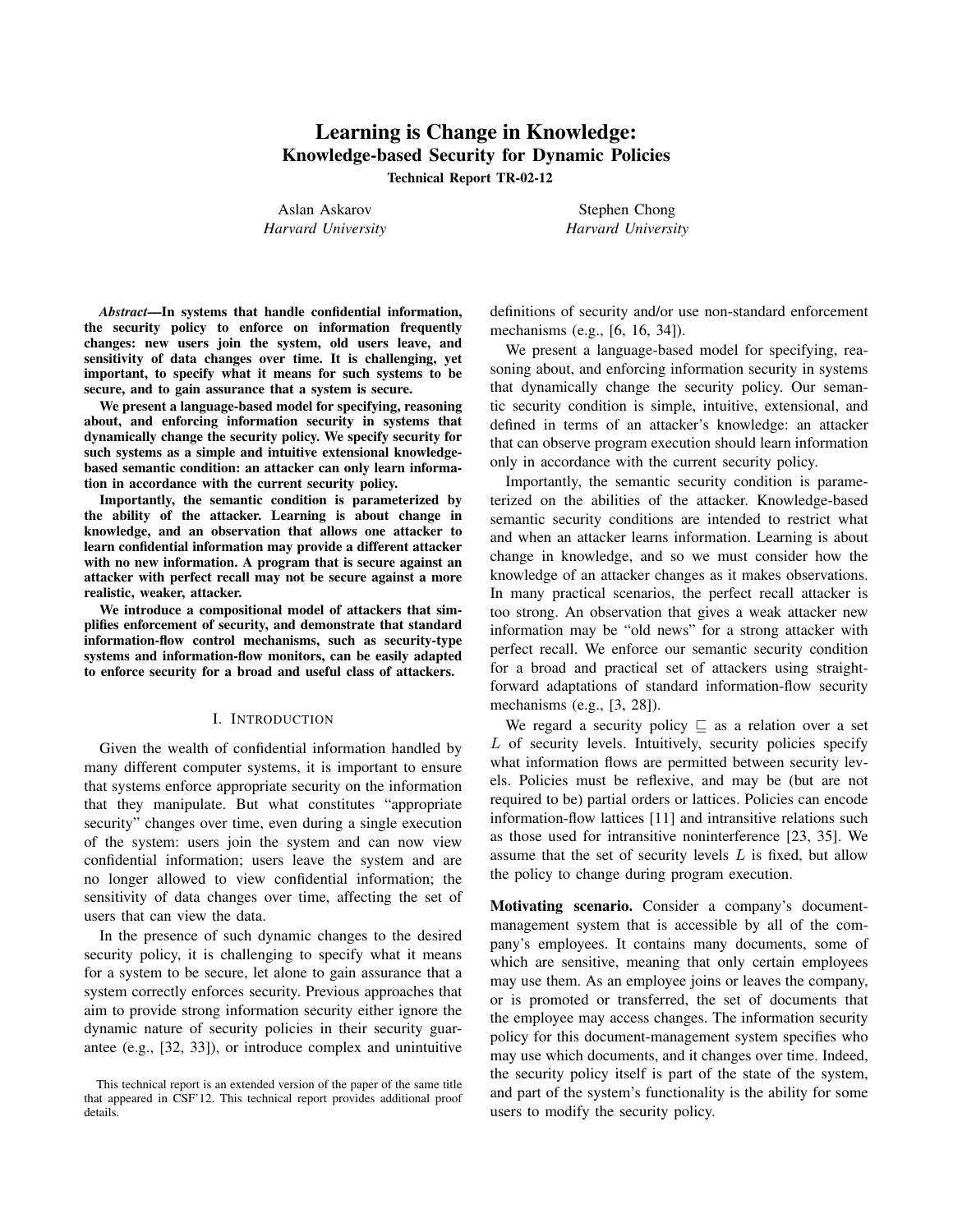Even a relatively simple document-management system can reveal information about documents in unexpected ways. For example, suppose the documents are indexed to facilitate search. Because the index contains information about keywords that appear in sensitive documents, the index contains sensitive information: if a user is given unrestricted access to the index, the user may learn confidential information she is not permitted to learn. Traditional access control mechanisms would not suffice to enforce the desired security, since a user may learn information about documents through the index without ever attempting to access the document.

We thus seek to enforce strong information security, defined in terms of the knowledge of agents interacting with the system. The definition of security, and the enforcement of it, is complicated by the dynamic nature of security policies. However, our definition is simple and intuitive: an agent that observes program execution should learn information only if permitted by the current security policy.

The following program allows user  $U$  to learn about documents classified as Nuclear (that is, changes the current security policy  $\subseteq$  so that  $(Nuclear, U) \in \subseteq$ ), and outputs the keywords of document  $nuke_1$  to user U. (We assume that the indexing functionality of the system can determine the keywords of a document, and the keywords of a document reveal information about the document's content.) The program then removes permission for  $U$  to learn about  $Nuclear$ documents (that is, changes the current security policy  $\Box$  so that  $(Nuclear, U) \notin \sqsubseteq$ , perhaps due to U being reassigned to a different department), and outputs the keywords of document  $nuke_2$  to  $U$ . Both documents are classified as *Nuclear*.

> P<sup>1</sup> : *Allow info flow from* Nuclear *to* U *Output* keywords $(nuke_1)$  *to* U *Disallow info flow from* Nuclear *to* U *Output* keywords $(nuke_2)$  *to*  $U$

This program is insecure, in that user  $U$  learns information about document  $nuke_2$  at a time when the security policy does not allow it. User U also learns about document  $nuke_1$ , but does so when the security policy permits it.

Attacker model. Consider the following code, that outputs confidential information to user  $U$  at a time when  $U$  is permitted to learn the information, and the same information again at a time when  $U$  is not permitted.

> P<sup>2</sup> : *Allow info flow from* Nuclear *to* U *Output* keywords $(nuke_1)$  *to* U . . . *Disallow info flow from* Nuclear *to* U *Output* keywords $(nuke_1)$  *to* U

Should this program be regarded as secure or not? At the first output, U learns information about document  $nuke_1$ . If  $U$  is a powerful attacker who remembers the first output, then when the confidential information is output again,  $U$  learns nothing new. From our description of the security condition, this program is secure: the attacker learns information only in accordance with the currently enforced policy. However, intuitively, we would like to regard this program as insecure: it outputs information about  $nuke_1$  to  $U$  at a time when this is not permitted. Indeed, for a more realistic attacker, who may not remember every output it has observed, the last output may enable the attacker to learn information about  $nuke_1$  at a time when this isn't permitted.

A suitable definition of security should permit us to reject both programs  $P_1$  and  $P_2$ , even though one of them is secure against a powerful attacker. We therefore parameterize our definition of security with respect to an attacker: a program is secure against attacker  $A$  if  $A$  learns information only in accordance with the current security policy.

Security thus depends on the ability of the attacker. Rather than being an artifact of our technical development, we believe that this is a fundamental and important notion. Our intuitions about information security revolve around the idea of restricting what an attacker is permitted to learn. Learning is about *change in knowledge*: an attacker learns something from an event if the attacker's knowledge after the event is more precise than the attacker's knowledge before. In the presence of dynamic security policies, it is not sufficient to simply consider the most powerful possible attacker: we must also consider changes in the knowledge of weaker, more realistic, attackers.

Ideally we would like to ensure that a program is secure against as many attackers as possible. However, it may not be possible to be secure against all possible attackers (as we will discuss later). This begs the question "which set of attackers we should strive to ensure security against?"

We develop a compositional theory of attackers that gives insight into the security condition, and simplifies enforcement. Specifically, we show that there is a class of *simple attackers* that are easy to reason about, and if a program is secure against this class of simple attackers then the program is secure against many other attackers, including logicallyomniscient attackers with perfect recall, and with bounded memory. This compositional theory both enables reasoning about the security of programs, and simplifies enforcement.

Contributions. This work makes three key contributions.

- We present a novel semantic security condition suitable for dynamic security policies. The security condition is intuitive, extensional, and knowledgebased, and is suitable for a language that permits arbitrary changes to the security policy. The semantic security condition is parameterized on an attacker, and a program may be secure against a powerful attacker and insecure against a weaker attacker.
- We present both static and dynamic techniques to enforce this semantic security condition. These techniques elegantly extend existing information-flow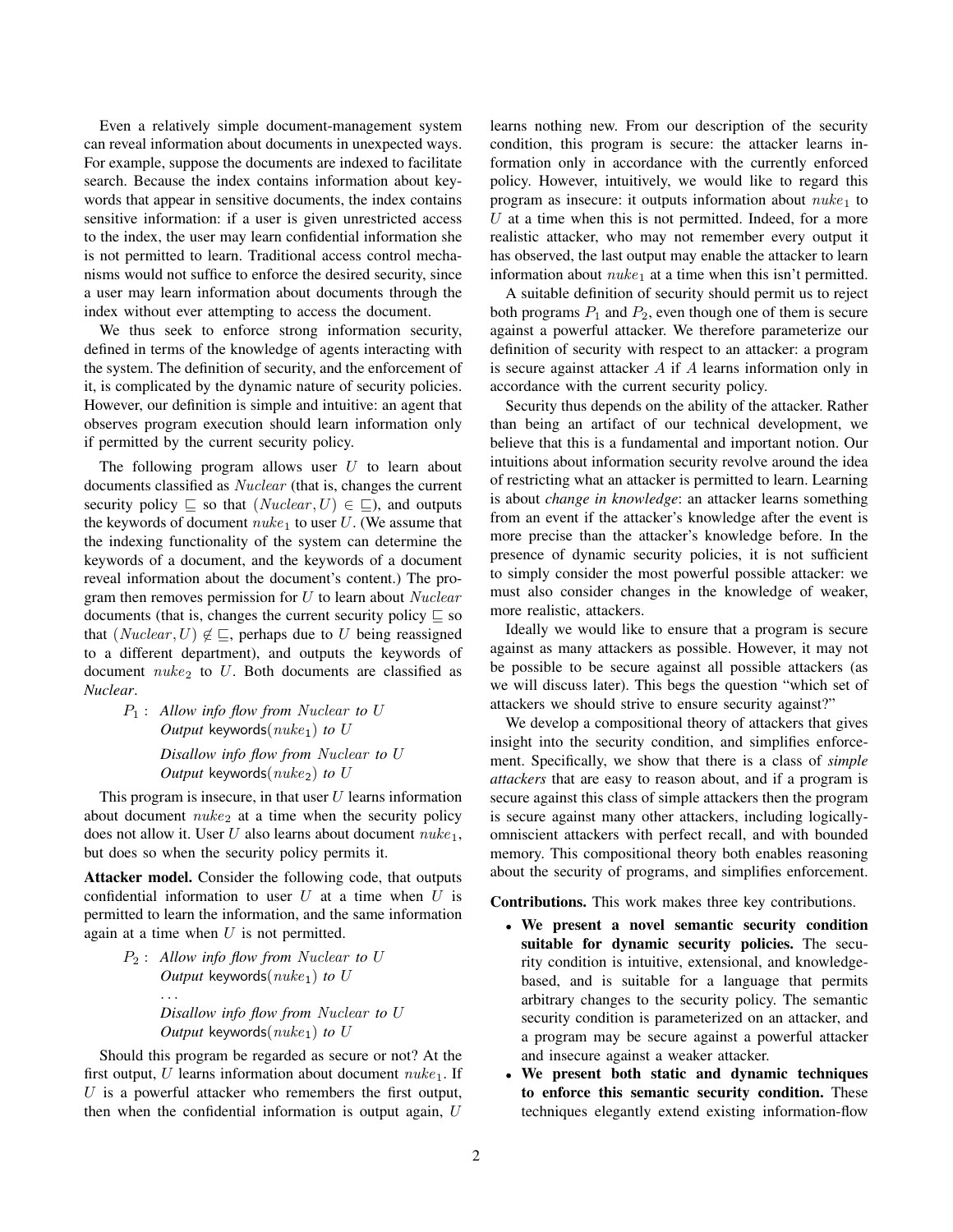```
Values v ::= nExpressions e ::= v | x | e_1 \oplus e_2Commands c ::= skip x := e \mid c_1; c_2if e then c_1 else c_2 while e do c
                      input x from \ell | output e to \ellsetPolicy(\sqsubseteq)Figure 1. Language syntax
```
control techniques to handle dynamic security policies in a language that can be extended with expressive security-relevant features.

We introduce a compositional model of attackers, which simplifies both the security condition and the enforcement mechanisms. We prove that enforcing security for a simple and intuitive class of attackers implies security for a much broader class of attackers.

The remainder of the paper is structured as follows. In Section II we present a simple interactive imperative language. We present and discuss semantic security conditions for this language in Section III. We extend the language in Section IV to allow the runtime representation, inspection, and manipulation of security policies. Section V shows that existing information-flow control mechanisms (a securitytype system and a dynamic information-flow monitor) can be easily adapted to enforce our semantic security condition. We can further extend the language with first-class security levels and fine-grained security policies without significant change to the semantic security condition (Section VI). We discuss related work in Section VII and conclude in Section VIII.

#### II. LANGUAGE

We present a simple imperative interactive language that contains an explicit command for changing the current security policy. The language can perform input and output on channels. We assume that there is one channel for each security level in L. Our semantic security conditions will be concerned with protecting the confidentiality of inputs received on channels.

Syntax. Figure 1 presents the language syntax. Language commands are standard, with the exception of input and output commands, and command setPolicy( $\sqsubseteq$ ), which sets the current security policy to  $\sqsubseteq$ . We do not specify how security policies are denoted, but assume that some mechanism exists. In later sections, we will extend the language to allow security policies to be specified using language mechanisms. Input command input x from  $\ell$  receives an input from channel  $\ell$  and assigns the value to variable x. Output command output  $e$  to  $\ell$  evaluates expression  $e$  and outputs the resulting value on channel  $\ell$ .

Expressions  $e$  consist of program variables  $x$ , values  $v$ , and binary operations over expressions. We use  $\oplus$  to range over total binary relations over values. For simplicity, we restrict values to integers n.

| $m(e) = v$                                                                                                                                                               |  |  |
|--------------------------------------------------------------------------------------------------------------------------------------------------------------------------|--|--|
| $\langle x:=e,m,w,\sqsubseteq\rangle\longrightarrow_{\epsilon}\langle$ skip, $m[x\mapsto v],w,\sqsubseteq\rangle$                                                        |  |  |
| $\langle c_1, m, w, \sqsubseteq \rangle \longrightarrow_\alpha \langle c_1', m', w', \sqsubseteq' \rangle$                                                               |  |  |
| $\langle c_1;c_2,m,w,\sqsubseteq\rangle \longrightarrow_\alpha \langle c_1';c_2,m',w',\sqsubseteq'\rangle$                                                               |  |  |
|                                                                                                                                                                          |  |  |
| $\langle$ skip; $c, m, w, \sqsubseteq \rangle \longrightarrow_{\epsilon} \langle c, m, w, \sqsubseteq \rangle$                                                           |  |  |
| $m(e) \neq 0$                                                                                                                                                            |  |  |
| $\langle$ if e then $c_1$ else $c_2, m, w, \sqsubseteq \rangle \longrightarrow_{\epsilon} \langle c_1, m, w, \sqsubseteq \rangle$                                        |  |  |
| $m(e) = 0$                                                                                                                                                               |  |  |
| $\langle$ if e then $c_1$ else $c_2, m, w, \sqsubseteq \rangle \longrightarrow_{\epsilon} \langle c_2, m, w, \sqsubseteq \rangle$                                        |  |  |
|                                                                                                                                                                          |  |  |
| $\langle$ while e do $c, m, w, \sqsubseteq \rangle \longrightarrow_{\epsilon}$                                                                                           |  |  |
| $\langle$ if e then $(c;$ while e do c) else skip, $m, w, \sqsubseteq \rangle$                                                                                           |  |  |
|                                                                                                                                                                          |  |  |
| $\langle \mathsf{setPolicy}(\sqsubseteq'), m, w, \sqsubseteq \rangle \longrightarrow_{\epsilon} \langle \mathsf{skip}, m, w, \sqsubseteq' \rangle$                       |  |  |
| $w(\ell) = v : vs$                                                                                                                                                       |  |  |
| $\langle \mathsf{input}\, x\, \mathsf{from}\, \ell,m,w,\sqsubseteq \rangle \longrightarrow_{i(v,\ell)}$                                                                  |  |  |
| $\langle$ skip, $m[x \mapsto v], w[\ell \mapsto vs], \sqsubseteq \rangle$                                                                                                |  |  |
| $m(e) = v$                                                                                                                                                               |  |  |
| $\overline{\langle \textsf{output} \, e \, \textsf{to} \, \ell, m, w, \sqsubseteq \rangle \longrightarrow_{o(v,\ell)} \langle \textsf{skip}, m, w, \sqsubseteq \rangle}$ |  |  |
| Figure 2. Language semantics                                                                                                                                             |  |  |

Semantics. A *memory* is a function from program variables to values. We use metavariable  $m$  to range over memories.

An *input stream* is a sequence of values representing the pending inputs on a channel. We use metavariable  $vs$ to range over input streams, and write  $v : vs$  for the input stream with first element  $v$ , and remaining elements vs. An *input environment* is a function from L to input streams. Metavariable w ranges over input environments. For input environment w and security level  $\ell \in L$ ,  $w(\ell)$ is the input stream for channel  $\ell$ . Note that, because our language is deterministic, it is sufficient to model input via streams—Clark and Hunt show that, for deterministic programs, quantification over all streams expresses arbitrary interactive input strategy [10].

A *configuration* is a tuple  $\langle c, m, w \rangle \subseteq \rangle$  consisting of command  $c$ , memory  $m$ , input environment  $w$ , and security policy  $\subseteq$ . Command c is the remainder of the program to execute,  $m$  is the current memory,  $w$  is the current input environment, and  $\sqsubseteq$  is the current security policy. Figure 2 presents an operational semantics for the language. Judgment  $\langle c, m, w, \sqsubseteq \rangle \longrightarrow_{\alpha} \langle c', m', w', \sqsubseteq' \rangle$  means that configuration  $\langle c, m, w, \sqsubseteq \rangle$  can take a single step to configuration  $\langle c', m', w', \sqsubseteq' \rangle$ , optionally emitting an *event*  $\alpha$ . Events are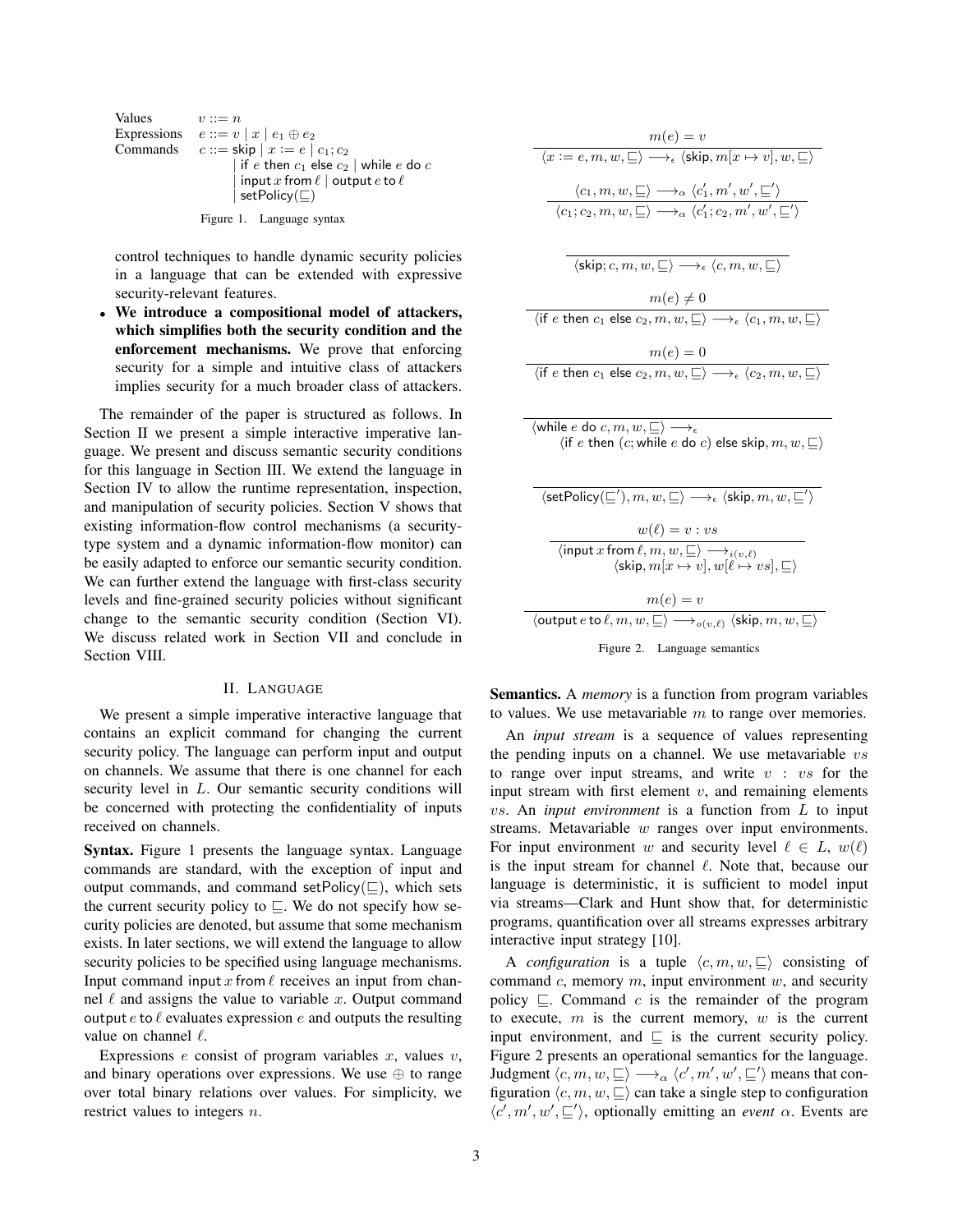either *input events*  $i(v, \ell)$  or *output events*  $o(v, \ell)$ , indicating, respectively, the input or output of value  $v$  on channel  $\ell$ . We use  $\alpha = \epsilon$  to indicate that no event was emitted during the execution step. We use  $E$  to denote the set of all possible events, and  $\mathbb{E}(\ell)$  to denote the set of possible events on channel  $\ell$ .

$$
\mathbb{E}(\ell) = \{i(v, \ell) \mid v \text{ is a value}\} \cup \{o(v, \ell) \mid v \text{ is a value}\}
$$

$$
\mathbb{E} = \bigcup_{\ell \in L} \mathbb{E}(\ell)
$$

We write  $m(e) = v$  to indicate that expression e evaluates to value  $v$  using memory  $m$  to look up the value of program variables. We write  $m[x \mapsto v]$  for the memory that maps program variable  $x$  to value  $v$  and otherwise behaves the same as memory m. Similarly, we write  $w[\ell \mapsto vs]$  for the input environment that maps channel  $\ell$  to input stream vs and otherwise behaves the same as w.

The inference rules for the semantics are mostly standard. Command setPolicy( $\sqsubseteq$ ) modifies the configuration to make policy  $\subseteq$  the current policy. Input command input x from  $\ell$ inputs value v from input stream  $w(\ell)$ , updates the memory to map  $x$  to  $v$ , updates the input environment to remove v from input stream  $w(\ell)$ , and emits event  $i(v, \ell)$ . Output command output  $e$  to  $\ell$  evaluates  $e$  to value  $v$ , and emits event  $o(v, \ell)$ .

We assume that there is a distinguished memory  $m_{init}$ and a distinguished security policy  $\mathcal{L}_{init}$  that are used as the initial memory and security policy, respectively, for any program execution. For concreteness, we assume in the rest of the paper that the initial security policy is the identity relation over security levels:  $\sqsubseteq_{init} = \sqsubseteq_{Id} = \{(\ell, \ell) | \ell \in L\}.$ 

Our semantic security conditions will be concerned with the confidentiality of initial input environments. As such, there is no distinguished initial input environment.

Traces. Traces are finite sequences of events. We use metavariable t to range over traces, and write  $t_1 \cdot t_2$  for the concatenation of traces  $t_1$  and  $t_2$ . We write  $\epsilon$  for the empty trace (and also use it to denote the absence of an event in an execution step). We write |t| for the length of trace t.

We write  $t \restriction \ell$  for the restriction of trace t to events on channel  $\ell$ . More formally, we have

$$
\epsilon \upharpoonright \ell = \epsilon
$$
  

$$
(\alpha \cdot t) \upharpoonright \ell = \begin{cases} \alpha \cdot (t \upharpoonright \ell) & \text{if } \alpha \in \mathbb{E}(\ell) \\ t \upharpoonright \ell & \text{if } \alpha \notin \mathbb{E}(\ell). \end{cases}
$$

We say that configuration  $\langle c_0, m_0, w_0, \underline{\sqsubseteq}_0 \rangle$  *emits trace t on channel*  $\ell$  *ending with policy*  $\sqsubseteq_k$  (written  $\langle c_0, m_0, w_0, \underline{\sqsubseteq}_0 \rangle \Downarrow_{\ell} (t, \underline{\sqsubseteq}_k)$  if there are  $k+1$  configurations  $\langle c_i, m_i, w_i, \sqsubseteq_i \rangle$  for  $i \in 0..k$  such that

$$
\langle c_{i-1},m_{i-1},w_{i-1},\sqsubseteq_{i-1}\rangle\longrightarrow_{\alpha_i}\langle c_i,m_i,w_i,\sqsubseteq_i\rangle
$$

for all  $i \in 1..k$ , and  $t = (\alpha_1 \cdot \ldots \cdot \alpha_k) \upharpoonright \ell$ , and  $t \neq (\alpha_1 \cdot \ldots \cdot \alpha_k)$  $\alpha_{k-1}) \restriction \ell$ .

Intuitively, if  $\langle c, m_{init}, w, \sqsubseteq_{init} \rangle \Downarrow_{\ell} (t, \sqsubseteq)$  then an observer of channel  $\ell$  may observe trace t during the execution of command  $c$  with initial input environment  $w$ , and policy  $\Box$  is the policy enforced when the last event of t was emitted.

# III. SECURITY

We define security of a program in terms of the knowledge of an attacker that observes program execution. Conceptually, the definition of security is straightforward: an execution of a program is secure if an attacker learns information about the initial input environment only in accordance with the current security policy.

In this section, we define attackers as entities that observe the execution of a program, and define the knowledge of an attacker. We then state two versions of the semantic security condition and explore some of the consequences.

# *A. Attackers and attacker knowledge*

As discussed in the introduction, a program may be secure against a powerful attacker, but insecure against a weaker attacker. We thus define attackers, and will parameterize our definition of security with respect to the attacker that is observing program execution.

An *attacker* is a state-based machine that observes a subset of events during a program's execution, and updates its state accordingly. We assume that all attackers know the source code of the program generating the events, and that attackers are logically omniscient. Attackers differ in their ability to remember the observations they have made. We will define the attacker's knowledge to be the set of initial input environments that could have resulted in a sequence of observations that caused the attacker to be in its current state.

Formally, attacker A is a tuple  $A = (S_A, s_{init}, \delta_A)$  where

- $S_A$  is a set of attacker states;
- $s_{init} \in S_A$  is the initial attacker state; and
- $\delta_A$  :  $S_A \times \mathbb{E} \rightarrow S_A$  is the transition function that describes how the attacker's state changes due to events the attacker observes. Note that  $\delta_A$  is a function, and so state transitions are deterministic.

Given trace t and attacker  $A = (S_A, s_{init}, \delta_A)$ , we write  $A(t)$  to denote the attacker's state after observing trace t.

$$
A(\epsilon) = s_{init}
$$

$$
A(t \cdot \alpha) = \delta_A(A(t), \alpha)
$$

We assume that attacker  $A$  is able to observe only events on a single channel, and refer to that channel as the *level of* A.

Note while this is not uncommon in literature [27], this is different from conventional approaches where attacker observes events from all channels  $\ell'$  such that  $\ell' \sqsubseteq \ell$ . In our case, the choice is more than a matter of preference—the conventional definition would be unsuitable because of the dynamic nature of  $\sqsubseteq$ .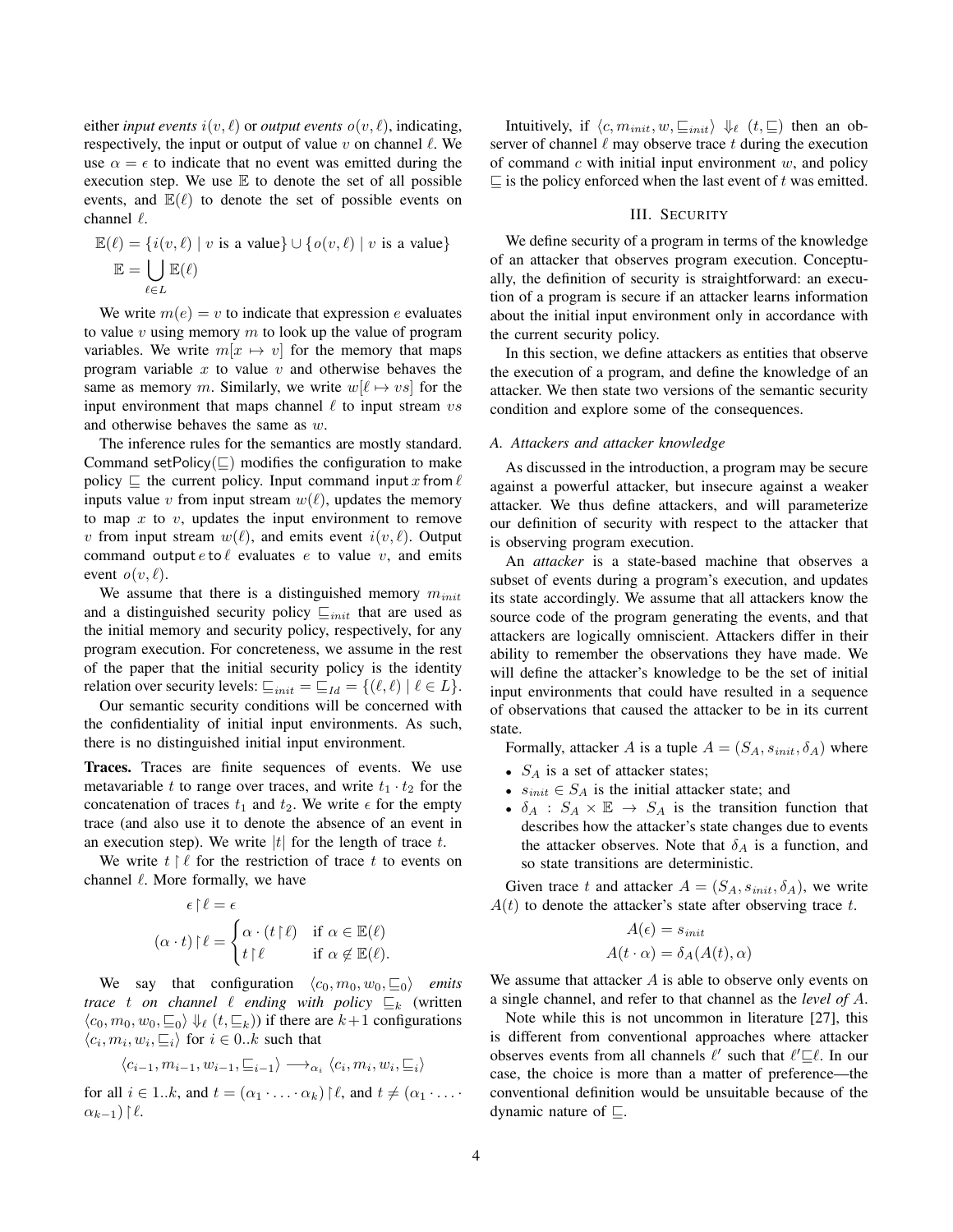Example attackers. We give four examples of attackers that will be of later interest. The "perfect attacker"  $A_{Per}$  has perfect recall: it remembers all observations. The set of states for  $A_{Per}$  is the set of traces. The attacker's initial state is the empty trace, and the transition function concatenates the latest observable event to the attacker's state:  $\delta_{A_{Per}}(s, \alpha) =$  $s \cdot \alpha$ . The perfect attacker knows more than any other attacker (which will be stated and proved later).

A significantly weaker class of attackers are "bounded memory" attackers,  $A_{last-i}$ , that remember the last i observed events (and the total number of events observed). More formally, the set of attacker states is the set of pairs of natural numbers (counting the number of observations), and traces of up to length i. The initial state is the pair  $(0, \epsilon)$ , and the transition function is defined as  $\delta_{A_{last-i}}((j,t), \alpha) =$  $(j + 1, t')$  where t' is equal to the last k events of  $t \cdot \alpha$ , where k is the minimum of i and the length of  $t \cdot \alpha$ .

Another class of attackers that will be of interest are the "*i*-th event only" attackers  $A_{i-only}$  which simply count the number of observed events, and remember only the ith event. More formally, the set of attacker states is the set of pairs of natural numbers (counting the number of observations), and, optionally, events (recording the *i*th event):  $S_{A_{i\text{-}only}} = \mathbb{N} \times \mathbb{E}$ . The initial state is  $(0, \epsilon)$ . The transition function is defined as follows.

$$
\delta_{A_{i\text{-}only}}((j,\alpha),\alpha') = \begin{cases} (i,\alpha') & \text{if } j+1=i\\ (j+1,\alpha) & \text{otherwise} \end{cases}
$$

An even weaker attacker is the "no memory" attacker  $A_{\emptyset}$ who has only a single state  $s_{init}$ , and thus pays no attention to any observations:  $\delta_{A_{\emptyset}}(s_{init}, \alpha) = s_{init}$ .

Attacker knowledge. Given program  $c$ , we define the *knowledge* of attacker A with current state s and level  $\ell$ to be the set of initial input environments that could have resulted in the attacker's current state by observing execution of command c. We write  $k(c, A, \ell, s)$  for the attacker's knowledge, and define it as follows.

$$
k(c, A, \ell, s) = \{w \mid \exists t. \langle c, m_{init}, w, \sqsubseteq_{init} \rangle \Downarrow_{\ell} (t, \sqsubseteq)
$$
  
and  $A(t) = s\}$ 

Intuitively, the set  $k(c, A, \ell, s)$  is the set of initial input environments that attacker  $A$  with state  $s$  believes are possible. Thus, a smaller set means that the attacker has better, or more precise, knowledge.

The perfect attacker  $A_{Per}$  has the most precise knowledge out of any possible attacker, since  $A_{Per}$  remembers all observable events.

**Theorem 1.** Let  $A = (S_A, s_{init}, \delta_A)$  be an attacker. Then for all commands c, all security levels  $\ell$ , all initial input envi*ronments* w, and all traces t such that  $\langle c, m_{init}, w, \underline{\sqsubseteq}_{init} \rangle \downarrow_{\ell}$  $(t, \sqsubseteq)$  *we have* 

$$
k(c, A, \ell, A(t)) \quad \supseteq \quad k(c, A_{Per}, \ell, A_{Per}(t)).
$$

*Proof:* Let  $c, \ell, w$  and  $t$  be fixed, and assume  $\langle c, m_{init}, w, \sqsubseteq_{init} \rangle$   $\Downarrow_{\ell}$   $(t, \sqsubseteq)$ . First note that w'  $\in$  $k(c, A_{Per}, \ell, A_{Per}(t))$  if and only if  $\langle c, m_{init}, w', \sqsubseteq_{init} \rangle \Downarrow_{\ell}$  $(t, \subseteq)$ . Suppose that there is some w' such that  $w' \notin$  $k(c, A, \ell, A(t))$  and  $w' \in k(c, A_{Per}, \ell, A_{Per}(t))$ . But then  $\langle c, m_{\text{init}}, w', \sqsubseteq_{\text{init}} \rangle \Downarrow_{\ell} (t, \sqsubseteq)$ . Thus  $w' \in k(c, A, \ell, A(t)),$  a contradiction.

# *B. Security definition*

Our definition of security is, intuitively, that the attacker learns information only in accordance with the current security policy. Since we are interested in protecting the initial input environment, we need to define what the attacker is permitted to learn about the initial input environment. Towards this end, we define an equivalence relation over input environments:  $\ell$ -equivalence according to  $\sqsubseteq$ , written  $\approx_{\ell}^{\mathsf{E}}$ . Two input environments are related to each other by  $\approx_{\ell}^{\mathsf{E}}$ if the two input environments have identical input streams for all security levels  $\ell'$  that are permitted to flow to level  $\ell$ according to policy  $\subseteq$ . Intuitively, if  $w \approx_{\ell}^{\subseteq} w'$  then policy  $\subseteq$  would not allow an attacker with level  $\ell$  to distinguish the input environments  $w$  and  $w'$ . More formally,

$$
w \approx_{\ell}^{\mathbb{E}} w' \iff \forall \ell'.(\ell',\ell) \in \mathbb{E} \Rightarrow w(\ell') = w'(\ell').
$$

We write  $[w]_{\ell}^{\sqsubseteq}$  to denote the equivalence class of w under relation  $\approx_{\ell}^{\square}$ .

Given this interpretation of how security policies are intended to restrict attacker knowledge of initial input environments, we can now state the definition of security.

**Definition 1** (Security for input environment  $w$ ). Command c is *secure* against attacker  $A = (S_A, s_{init}, \delta_A)$  with level  $\ell$ for initial input environment w if for all traces t, events  $\alpha$ , and policies  $\subseteq$  such that  $\langle c, m_{init}, w, \subseteq_{init} \rangle \Downarrow_{\ell} ((t \cdot \alpha), \subseteq)$ we have

 $k(c, A, \ell, A(t \cdot \alpha)) \supseteq k(c, A, \ell, A(t)) \cap [w]_{\ell}^{\square}.$ 

Security requires that, for each observation  $\alpha$  that the attacker makes, the attacker's new knowledge— $k(c, A, \ell, A(t))$  $\alpha$ )), the left-hand side of the equation—is no more precise than the combination of the attacker's previous knowledge and the knowledge about the initial input environment allowed by the current policy— $k(c, A, \ell, A(t)) \cap [w]_{\ell}^{\sqsubseteq}$ , the right-hand side of the equation.

#### *C. Security against attackers*

The definition of security depends on the knowledge of the attacker. Thus, different programs will be secure against different attackers. For example, consider the following program,  $P_3$ , a version of the pseudocode program from the introduction. There are three security levels  $L = \{A, B, C\},\$ policy  $\sqsubseteq_{AB\to C}$  allows information flow from level A to C and from level B to C, and  $\sqsubseteq_{B\to C}$  allows information flow from  $B$  to  $C$ , but not from  $A$  to  $C$ .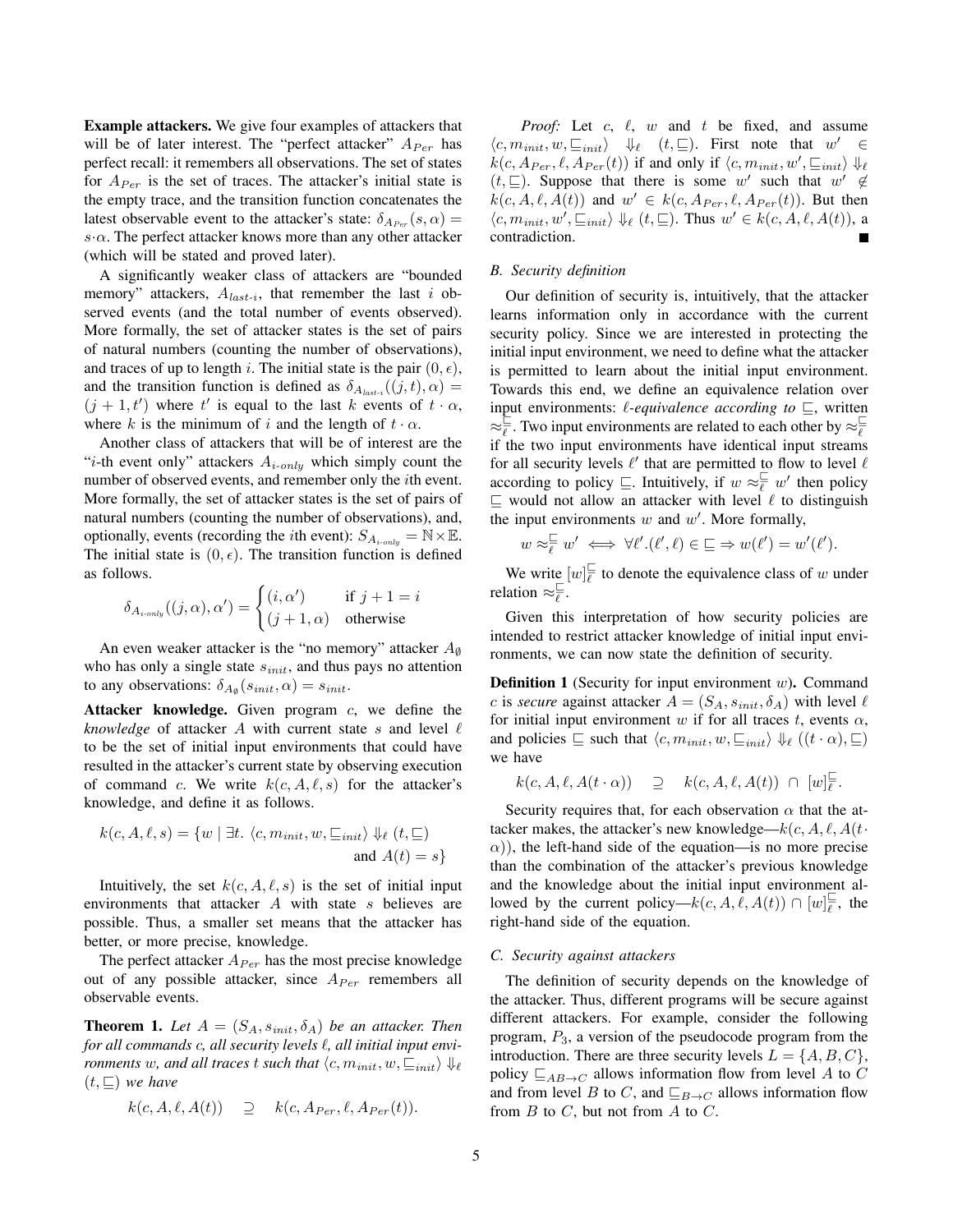$$
P_3: \quad \underline{\sqsubseteq}_{AB \to C} = \underline{\sqsubseteq}_{Id} \cup \{(A, C), (B, C)\}
$$
\n
$$
\underline{\sqsubseteq}_{B \to C} = \underline{\sqsubseteq}_{Id} \cup \{(B, C)\}
$$
\ninput *a* from *A*;

\ninput *b* from *B*;

\nsetPolicy( $\underline{\sqsubseteq}_{AB \to C}$ );

\noutput *a + b* to *C*;

\nsetPolicy( $\underline{\sqsubseteq}_{B \to C}$ );

\noutput *b* to *C*

This program reads inputs from channels  $A$  and  $B$ , stores them in variables a and b, sets the policy to  $\sqsubseteq_{AB\rightarrow C}$ , and outputs  $a+b$  to channel C. It then sets the policy to  $\Box_{B\to C}$ and outputs variable  $b$  to channel  $C$ . It is secure against the "no memory" attacker  $A_{\emptyset}$  with any level  $\ell$ . Indeed, *every* program is secure against  $A_{\emptyset}$ , since the knowledge of  $A_{\emptyset}$ never changes.

All executions of  $P_3$  are secure against  $A_{Per}$  with level C. Consider an execution with  $A_{Per}$  observing channel C. The attacker observes the sum  $a + b$ , say 12. At this point in the execution, the attacker's knowledge is the set of all initial input environments  $w$  such that the first elements of input streams  $w(A)$  and  $w(B)$  sum to 12. This change in knowledge is permitted by the current security policy  $\sqsubseteq_{AB\to C}$  which allows the attacker to learn anything and everything about the initial input streams  $w(A)$  and  $w(B)$ (since  $(A, C) \in \sqsubseteq_{AB \to C}$  and  $(B, C) \in \sqsubseteq_{AB \to C}$ ).

The attacker next observes the value of variable b, say 7. The attacker's knowledge has improved: it now knows the exact values for the first elements of input streams  $w(A)$ and  $w(B)$ . The current security policy is  $\sqsubseteq_{B\rightarrow C}$ . Clearly the attacker has learned the first element of the initial input stream  $w(B)$ , which is permitted by policy  $\sqsubseteq_{B\to C}$ . But the attacker has also learned the first element of the initial input stream  $w(A)$ , which is not permitted by the policy. Nonetheless, the execution is secure, since the attacker's new knowledge is no more precise than what may be obtained by combining the attacker's previous knowledge with information it is permitted to learn according to the current security policy.

Security against the perfect attacker  $A_{Per}$  does not imply security against all attackers. Consider program  $P_4$  below, which differs from  $P_3$  only in the final command, which outputs variable  $a$  to channel  $C$  instead of  $b$ .

$$
P_4: \text{ input } a \text{ from } A; \\
\text{ input } b \text{ from } B; \\
\text{setPolicy}(\sqsubseteq_{AB \to C}); \\
\text{output } a + b \text{ to } C; \\
\text{setPolicy}(\sqsubseteq_{B \to C}); \\
\text{output } a \text{ to } C
$$

During execution of  $P_4$ , the knowledge of  $A_{Per}$  is identical to the knowledge of  $A_{Per}$  during an execution of  $P_3$ . Thus, program  $P_4$  is secure against  $A_{Per}$  with attacker level C. But intuitively the program is insecure! It outputs variable  $\alpha$  to channel  $C$  even though the current security policy does not allow information flow from A to C.

Indeed, this program is insecure against attacker  $A_{2\text{-}only}$ with level C, which remembers only the second observed event and whose knowledge suddenly improves from the set of all possible initial input environments to only those input environments where the first element of input stream  $w(A)$ matches the observed output.

Although security against perfect attacker  $A_{Per}$  does not imply security against all attackers, security against some attackers does imply security against other attackers. Specifically, given some some set of attackers  $\{A_j\}_{j\in J}$ , if a program is secure against  $A_j$  for all  $j \in J$ , then the program is also secure against an attacker that combines the knowledge of all  $A_i$ . That is, the program is also secure against an attacker whose knowledge equals the intersection of the knowledge of  $A_j$  for all  $j \in J$ .

**Theorem 2.** *Let*  $\{A_j\}_{j\in J}$  *be a set of attackers, and for all j* ∈ *J, let c be secure against attacker*  $A_j$  *with level*  $\ell$ *. Let* A *be an attacker such that for all initial input environments w* and traces t such that  $\langle c, m_{init}, w, \sqsubseteq_{init} \rangle \Downarrow_{\ell} (t, \sqsubseteq)$  we *have*

$$
k(c, A, \ell, A(t)) = \bigcap_{j \in J} k(c, A_j, \ell, A_j(t)).
$$

*Then*  $c$  *is secure against attacker*  $\overline{A}$  *with level*  $\ell$ *.* 

*Proof:* By induction on the length of t. The base case  $t = \epsilon$  is trivial. Suppose  $\langle c, m_{init}, w, \sqsubseteq_{init} \rangle \Downarrow_{\ell} ((t \cdot \alpha), \sqsubseteq).$ By security of  $A_j$  we have

 $k(c, A_j, \ell, A_j(t \cdot \alpha)) \supseteq k(c, A_j, \ell, A_j(t)) \cap [w]_{\ell}^{\square}.$ Thus we have  $k(c, A, \ell, A(t \cdot \alpha)) = \bigcap_{j \in J} k(c, A_j, \ell, A_j(t \cdot \alpha))$  $\supseteq \left(\bigcap_{j\in J} k(c, A_j, \ell, A_j(t))\right)\cap [w]_e^{\sqsubseteq}$  $= k(c, A, \ell, A(t)) \cap [w]_{\ell}^{\square}.$ 

Theorem 2 implies that if a program is secure against  $A_{i-only}$  with level  $\ell$  for all possible values of i, then c is secure against many other attackers with level  $\ell$ , including the perfect attacker  $A_{Per}$ , and all bounded memory attackers  $A_{last-j}$  for all j.

Theorem 3. *For all commands* c*, if for all* i*,* c *is secure against* A<sup>i</sup>*-*only *with level* `*, then* c *is secure against attacker*  $A_{Per}$  *with level*  $\ell$ .

*Proof:* The knowledge of  $A_{Per}$  is the intersection of  ${A_{j-only}}_{j \in \mathbb{N}}$ . The result follows immediately by Theorem 2. П

Theorem 4. *For all commands* c*, if for all* i*,* c *is secure against*  $A_{i\text{-}only}$  *with level*  $\ell$ *, then for all j, c is secure against attacker*  $A_{last-i}$  *with level*  $\ell$ *.* 

*Proof:* Let j be fixed. Suppose  $\langle c, m_{init}, w, \sqsubseteq_{init} \rangle \Downarrow_{\ell}$  $((t \cdot \alpha), \sqsubseteq)$ . We need to show that the knowledge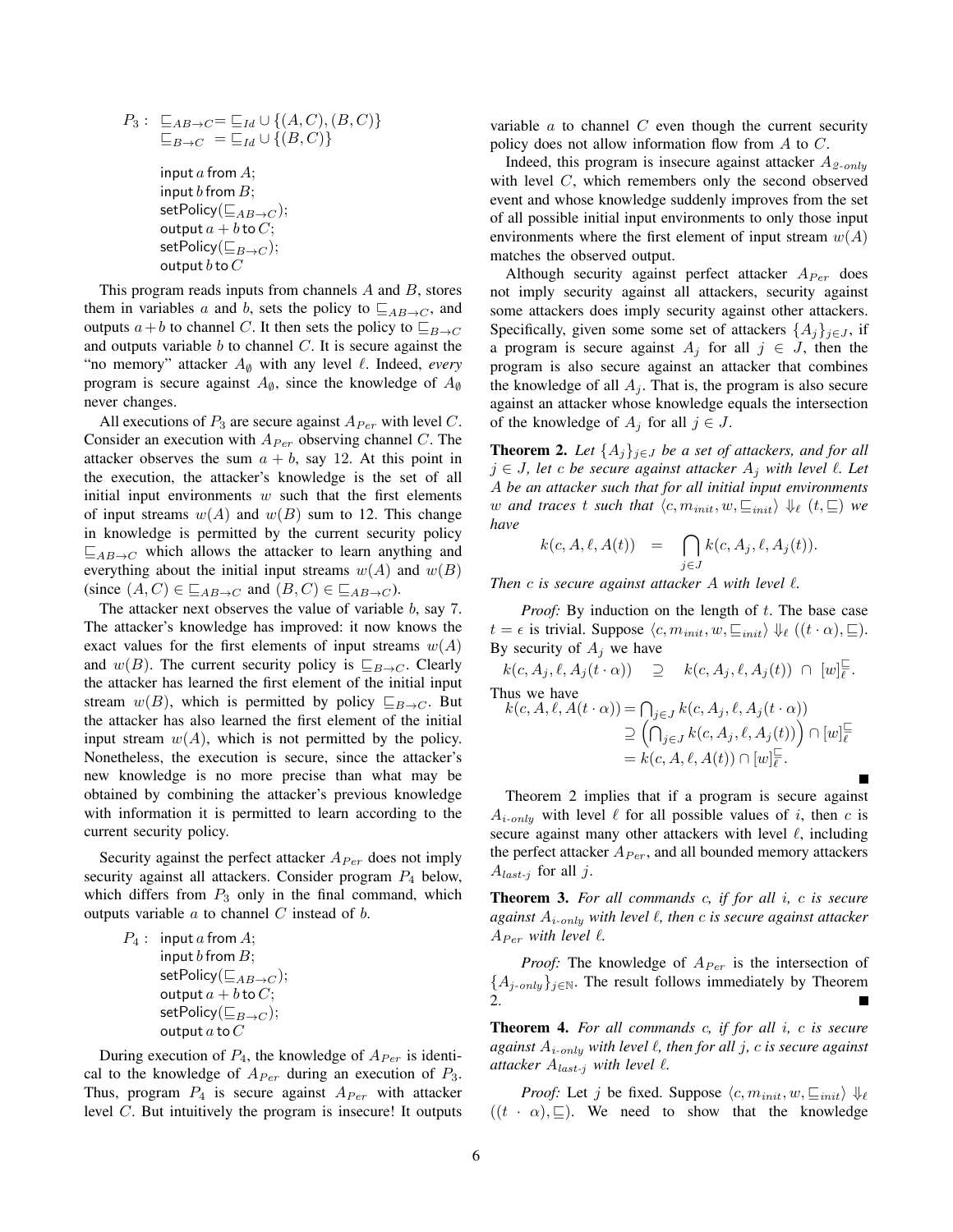

Figure 3. Example program and attacker  $A_{insec}$ 

of attacker  $A_{last-j}$  after trace  $t \cdot \alpha$  has been emitted  $(k(c, A_{last-j}, \ell, A_{last-j}(t \cdot \alpha)))$  is no more precise than the knowledge of the attacker after  $t$  has been emitted  $(k(c, A_{last-j}, \ell, A_{last-j}(t)))$  combined with what the attacker is permitted to know  $([w]_{{\ell}}^{\sqsubseteq}).$ 

Consider the set of attackers A consisting of the  $A_{i\text{-}only}$ attackers that record the  $j$  most recent events, and the latest event  $\alpha$ . More precisely,

$$
\mathcal{A} = \{ A_{i\text{-}only} \mid (|t| - j + 1) \le i \le |t| + 1 \}.
$$

From the definition of knowledge of attackers, we can show that the knowledge of  $A_{last-j}$  after trace t has been emitted is the same as the intersection of the knowledge of all attackers in  $A$ . Intuitively, this is because they both know about the last  $j$  events.

$$
k(c, A_{last\cdot j}, \ell, A_{last\cdot j}(t)) = \bigcap_{A \in \mathcal{A}} k(c, A, \ell, A(t))
$$

Moreover, the knowledge of  $A_{last-j}$  after trace  $t \cdot \alpha$  has been emitted is no more precise than the the intersection of the knowledge of all attackers in A. Since  $A_{last-j}$  remembers the last  $j$  events, while  $A$  collectively remembers the last  $j + 1$  events.

$$
k(c, A_{last\cdot j}, \ell, A_{last\cdot j}(t \cdot \alpha)) \supseteq \bigcap_{A \in \mathcal{A}} k(c, A, \ell, A(t \cdot \alpha)).
$$

By Theorem 2 and the security of  $A_{i\text{-}only}$  for all i, we have

$$
\left(\bigcap_{A\in\mathcal{A}} k(c, A, \ell, A(t \cdot \alpha))\right) \supseteq \left(\bigcap_{A\in\mathcal{A}} k(c, A, \ell, A(t))\right) \cap [w]_{\ell}^{\square}
$$

Combining these equations gives us

 $k(c, A_{last-j}, \ell, A_{last-j}(t \cdot \alpha)) \supseteq k(c, A_{last-j}, \ell, A_{last-j}(t)) \cap [w]_{\ell}^{\sqsubseteq}$ as required.

These results (Theorems 2, 3, and 4) simplify both security reasoning and security enforcement. It allows both a system developer and an enforcement mechanism to consider the security of a program just with respect to attacker  $A_{i\text{-}onlu}$ for all *i*: a set of simple attackers that are easy to understand. Security against attackers  $A_{i-only}$  will imply security for a large and practical set of attackers.

However, security against all  $A_{i\text{-}only}$  does not imply security against all attackers. For example, Figure 3 shows a program and an attacker  $A_{insec}$  such that the program is secure against  $A_{i-only}$  with level  $\ell$  for all possible values of i, but is insecure against  $A_{insec}$ . In an execution where the input from H is positive, then once  $A_{insec}$  observes the output  $o(3, A)$ , the attacker learns that the input was positive at a time when it is not permitted to learn this information. Intuitively, this is because the attacker's state machine does not record that it saw the event  $o(1, A)$ , which would let it learn that the input was positive at an appropriate time.

Attacker  $A_{insec}$  is, in some ways, being willfully stupid: it remembers observing the value 2 (by transitioning to state  $s_2$ ) but ignores observing the value 1. It is not an attacker for which we particularly care whether our system is secure against. By contrast, we believe that the attackers  $A_{Per}$  and  $A_{last-i}$  are a useful, relevant, and realistic set of attackers, for which it is reasonable to ensure a system is secure against. Thus, enforcing security against  $A_{i\text{-}only}$  is a worthwhile endeavor, even if it does not imply security against all attackers.

Characterizing such "willfully stupid" attackers is future work, as is the identification of a definitive class of attackers against which programs should be secure.

#### *D. Progress-insensitive security*

The definition of security given in Definition 1 is *progress sensitive* [3]: it accounts for knowledge the attacker may gain by observing progress of program execution. For example, consider the following program.

$$
P_5: \begin{array}{l} \text{output 0 to } L; \\ \text{input } x \text{ from } H; \\ \text{while } x > 0 \text{ do skip}; \\ \text{output 1 to } L \end{array}
$$

An attacker observing channel L sees the second output event if and only if the while loop terminates. Since the loop guard depends on an input from channel  $H$  (which policy  $\mathcal{L}_{init}$  does not allow to be learned by an observer of channel L), program  $P_5$  is insecure according to Definition 1.

However, many practical enforcement techniques ignore information flow via the observation of progress, and enforce a definition of security that allows attackers to learn arbitrary information by observing progress. We present a *progress insensitive* version of the security definition to enable standard enforcement techniques. Indeed, the enforcement techniques we present in Section V enforce progress-insensitive security, defined below.

We define *progress knowledge* [3] as the set of initial input environments that could have led to the attacker's current state s, *and* can produce another event observable by the attacker (which may or may not change the attacker's state).

$$
k^+(c, A, \ell, s) = \{w \mid \exists t. \exists \alpha \in \mathbb{E}(\ell).
$$
  

$$
\langle c, m_{init}, w, \underline{\sqsubseteq}_{init} \rangle \Downarrow_{\ell} ((t \cdot \alpha), \underline{\sqsubseteq}) \text{ and } A(t) = s \}
$$

Progress knowledge is more precise than the attacker's knowledge, in that for all commands c, attackers A, attacker levels  $\ell$ , and attacker states s, we have  $k(c, A, \ell, s) \supseteq$  $k^+(c, A, \ell, s).$ 

.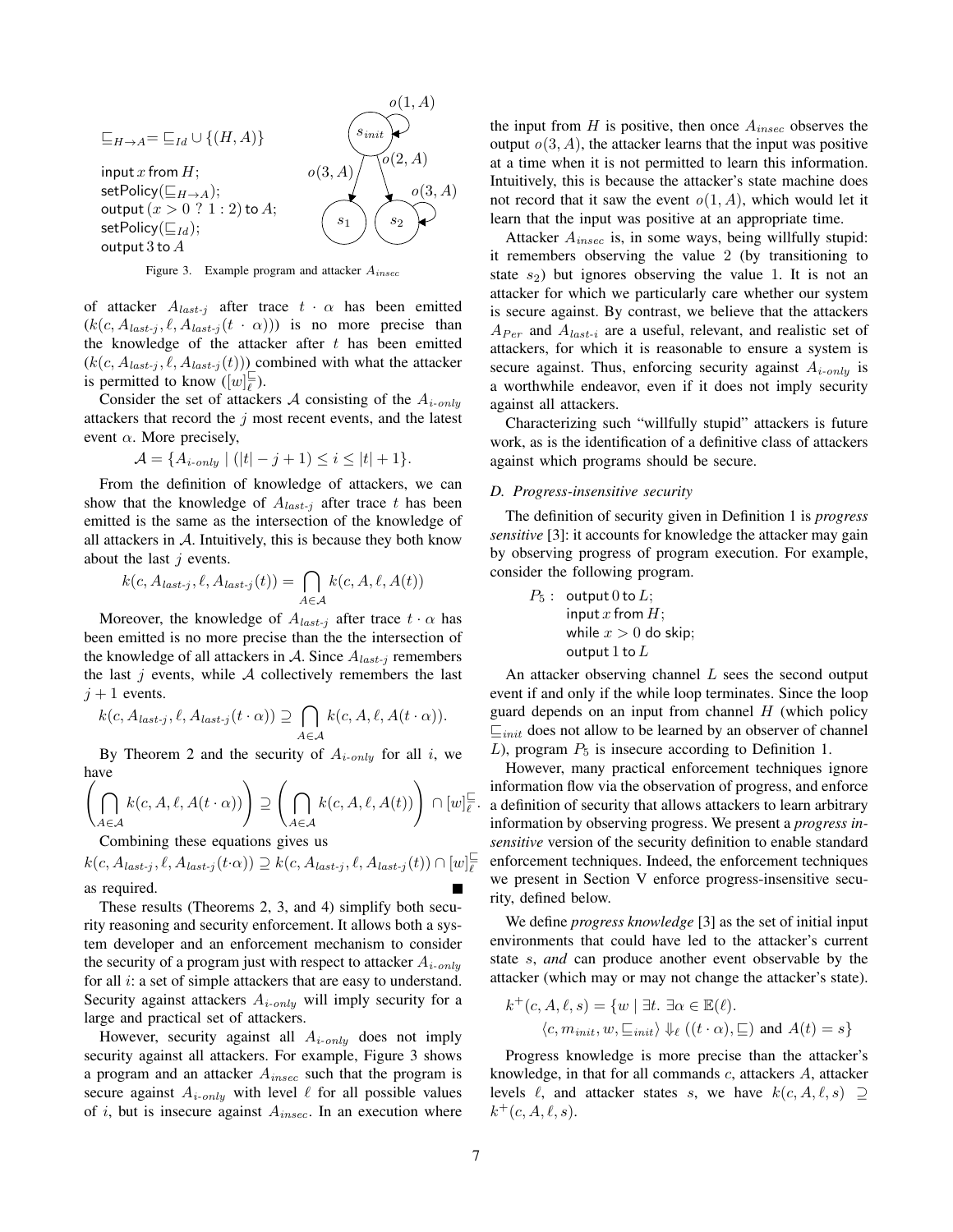We modify our previous definition of security to *progressinsensitive security*, which allows the attacker to learn that the program makes progress. That is, the attacker knowledge at each step is no more precise than the combination of the attacker's previous knowledge, the information the current security policy allows to be learned, and the knowledge that the program makes progress. The definition of progressinsensitive security differs from the definition of progresssensitive security (Definition 1) only in the replacement of  $k(c, A, \ell, A(t))$  with  $k^+(c, A, \ell, A(t))$ .

Definition 2 (Progress-insensitive security for input environment w). Command c is *progress-insensitively secure* against attacker  $A = (S_A, s_{init}, \delta_A)$  with level  $\ell$  for initial input environment w if for all traces t, events  $\alpha$ , and policies  $\subseteq$  such that  $\langle c, m_{init}, w, \subseteq_{init} \rangle \Downarrow_{\ell} ((t \cdot \alpha), \subseteq)$  we have

 $k(c, A, \ell, A(t \cdot \alpha)) \supseteq k^+(c, A, \ell, A(t)) \cap [w]_{\ell}^{\square}.$ 

As with progress-sensitive security, the left-hand side of the equation is the attacker's new knowledge, and the righthand side of the equation provides a bound on how precise the attacker's knowledge is allowed to be.

Program  $P_5$  satisfies progress-insensitive security (Definition 2) against  $A_{Per}$  with level L for all input environments, but does not satisfy progress-sensitive security (Definition 1) against  $A_{Per}$  with level L for an initial input environment w where the first element of  $w(H)$  is not positive.

The results of this section (specifically, Theorems 2, 3 and 4) hold for both progress-insensitive and progress-sensitive security.

# *E. Noninterference, declassification, and revocation*

*Noninterference* [14] is a semantic security condition that requires that "high security" events do not interfere with, or affect, "low security" events. While there are many definitions of noninterference, most relevant here are knowledgebased definitions for interactive models (e.g., [3, 4, 9]).

The definitions of security, both progress sensitive and progress insensitive, generalize noninterference. More precisely, if the security policy never changes from the initial security policy, then progress-(in)sensitive security implies progress-(in)sensitive noninterference [2, 3].

*Declassification* weakens noninterference, to allow some high-security information to be observed by low-security observers. There are at least two ways that declassification can be viewed or incorporated into our model. First, if the security policy changes from  $\subseteq$  to  $\subseteq'$ , where  $\subseteq' \supseteq \subseteq$ , then the new security policy allows more information flows. This can be viewed as a coarse-grained form of declassification, since previously disallowed information flows are now permitted. Second, finer-grained policies, described in Section VI, can be added into our model to allow partial flows between security levels.

*Revocation* occurs when security privileges are removed. In our model this corresponds to removing a flow that was previously allowed. Our security conditions allow previous knowledge of the attacker to persist, but allows new knowledge to be acquired only in accordance with the current security policy.

# IV. FIRST-CLASS SECURITY POLICIES

Systems with dynamic security policies typically have a run-time representation of the security policy. For example, in a document management system that attempts to restrict which users may use which documents, users' permissions would be represented in a data structure, and the data structure examined and modified at runtime.

In this section, we extend our language to encode security policies at run time, which allows the program to inspect and manipulate security policies. The extension simplifies our semantics, requires no changes to the security definitions of Section III, and does not require complex enforcement mechanisms.

We encode the security policy in memory using a subset of the program variables. Let  $\Lambda$  be a function from  $L \times L$ to variables, so that variable  $\Lambda(\ell, \ell')$  encodes whether the current security policy allows information flow from  $\ell$  to  $\ell'$ . For brevity, we write  $\Lambda_{\ell,\ell'}$  to denote variable  $\Lambda(\ell,\ell')$ . Flow is permitted from  $\ell$  to  $\ell'$  if either  $\ell = \ell'$  (since policies must be reflexive) or the current memory maps variable  $\Lambda_{\ell,\ell'}$  to a non-zero value. Given memory m, we write  $\sqsubseteq_m$  for the security policy represented by  $m$ , defined as follows.

**Definition 3** (Interpretation of the security policies  $\mathbb{F}_m$ ).

$$
\sqsubseteq_m = \{ (\ell, \ell') \mid \ell = \ell' \lor m(\Lambda_{\ell, \ell'}) \neq 0 \}
$$

The program may modify the current security policy by updating the variables  $\Lambda_{\ell,\ell'}$ . Thus, the encoding removes the need for a specialized syntax for policy changes, and setPolicy( $\sqsubseteq$ ) can now be dropped from the language syntax. Moreover, the program can perform run-time tests to determine whether information flow is permitted from  $\ell$  to  $\ell'$  simply by inspecting variable  $\Lambda_{\ell,\ell'}$ .

Program configurations  $\langle c, m, w \rangle \subseteq \rangle$  no longer need to explicitly represent the current security policy  $\sqsubseteq$ , since it can be inferred from the current memory. Of course, given a semantics over configurations  $\langle c, m, w \rangle$  that do not explicitly represent the current security policy, we can lift the semantics to those of Section II, and can thus carry over the security definitions of Section III with no modifications.

Consider the following example program where communication occurs between a server, abbreviated to S and a client, abbreviated to  $C$ , until the server chooses to terminate communication. This program satisfies both progress-sensitive and progress-insensitive security for attacker  $A_{i-only}$  with any level for all i.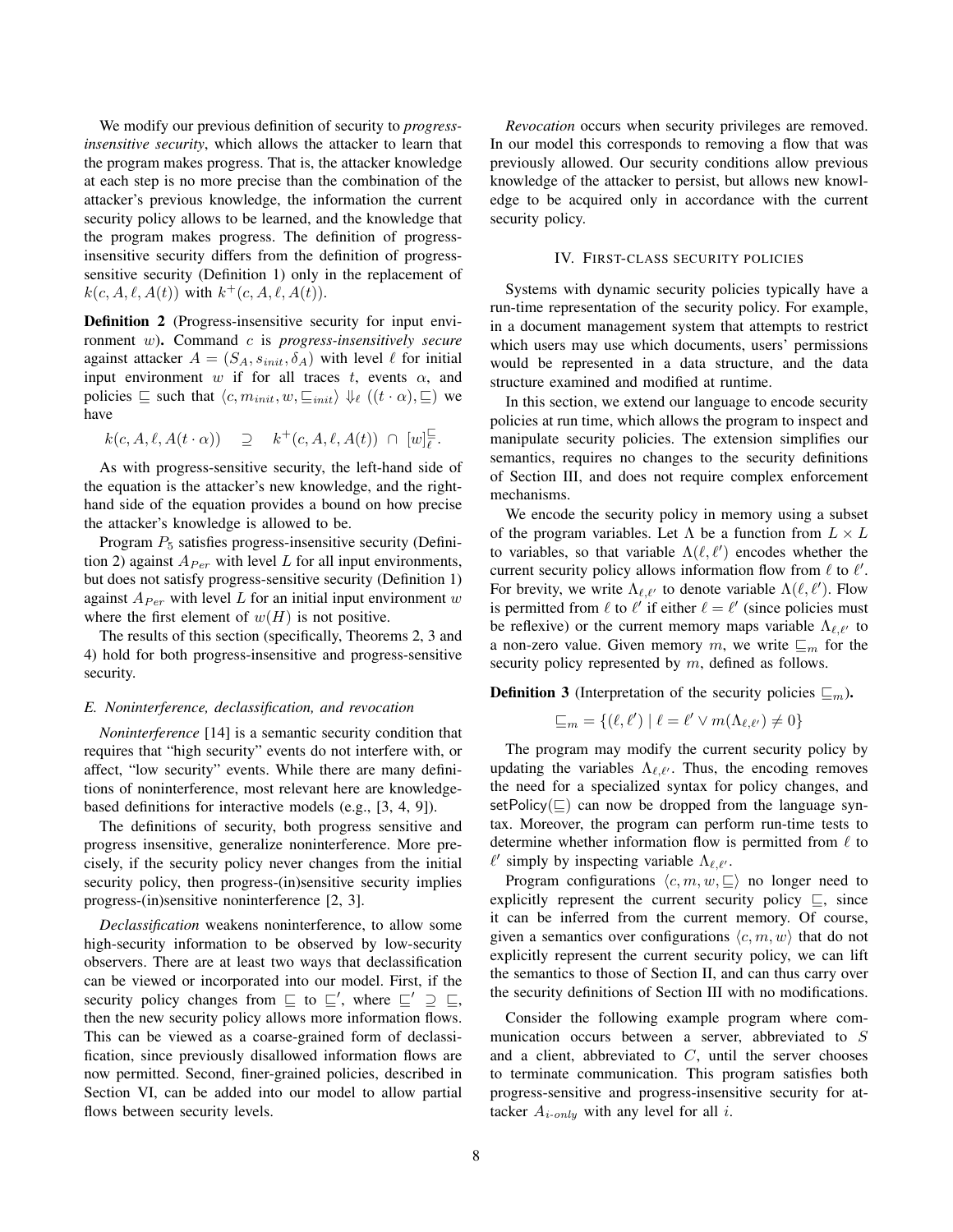$$
P_6: \ \Lambda_{C,S} := 1; \Lambda_{S,C} := 1;
$$
  
input y from S;  
while  $\Lambda_{S,C} \neq 0$  do  
input x from C;  
output x > y to C;  
input t from S;  
output t to C;  
 $\Lambda_{S,C} := t;$   
output 0 to C

The first line of this program establishes a security policy in which information can flow from  $C$  to  $S$ , and viceversa. The first input reads variable  $y$  from  $S$ . In the body of the loop, we input values from  $C$  into variable  $x$ . Because information can flow from  $S$  to  $C$ , the result of the expression  $x > y$  can also flow to C, and therefore the corresponding output statement is allowed. We input variable  $t$  from  $S$ , and use that value to update the security policy, possibly disallowing flow from  $S$  to  $C$ . However, before updating the security policy ( $\Lambda_{S,C} := t$ ) we output the value of  $t$  to  $C$ , so that  $C$  learns whether the security policy will change. This notification is needed; otherwise, when  $C$  observes the output of 0 at the end of the program,  $C$  would learn information about inputs from  $S$  at a time when it is not allowed by the current security policy.

As another example, suppose user  $U$  wants to upload content to web server W. Moreover, the server decides whether the user is allowed to upload content. Program  $P_7$ models this scenario.

> $P_7: \ \Lambda_{W,U} := 1;$ input  $\Lambda_{U,W}$  from  $W$ ; if  $\Lambda_{U,W} \neq 0$  then input file from  $U$ ; output file to  $W$ else skip

This program is both progress-sensitively and progressinsensitively secure against attacker  $A_{i-only}$  with any level for all *i*. Variable  $\Lambda_{U,W}$  is updated based on input from W. The conditional statement checks whether flow is allowed from  $U$  to  $W$  before transferring the file. This program is secure, because the upload occurs only when the information flow is permitted by the current security policy.

# V. ENFORCEMENT

Sections III and IV present an expressive language and knowledge-based security conditions. The security conditions describe permitted information flow in the presence of dynamic security policies, even when the security policy is derived from runtime constructs of the program.

In this section we present both static and dynamic enforcement techniques for progress-insensitive security against attacker  $A_{i-only}$  with any level, for all i. By the results of Section III, this implies progress-insensitive security against many other attackers, including the perfect attacker  $A_{Per}$ 

and all bounded memory attackers  $A_{last-j}$ . Progress-sensitive security can be enforced by more restrictive variations of these enforcement techniques (e.g., [3, 27]).

Our enforcement techniques are adapted from existing information-flow control mechanisms. Like previous work, we track information flow using a security lattice [11]. However, we use the powerset of security levels to track information flow, and check that information flows conform to the current enforced security policy only at program locations that generate observable events.

The absence of an event on a channel may reveal information to an observer. To control this information flow in the presence of dynamic security policies, we introduce a novel mechanism—*channel context bounds*—that tracks bounds on information flows arising from decisions to produce events on channels, a form of *implicit information flow* [11].

We note that, apart from channel context bounds, the enforcement mechanisms described in this section are largely standard. Soundness of these mechanisms is, nevertheless, an important contribution because it shows that dynamic security policies can be enforced using known techniques. Throughout the section we point out to a range of extensions that can improve accuracy of these techniques.

#### *A. Static enforcement*

We present a type system that enforces security for  $A_{i-only}$ with any level, for all  $i$ . The type system is a mostly standard information-flow control security-type system (e.g., [28, 36]). A *security-type context* Γ is a function from program variables to sets of security levels. Intuitively, if the value of program variable  $x$  at any point in the program's execution may reveal information about the initial input stream for channel  $\ell$ , then  $\ell \in \Gamma(x)$ . We introduce *channel context bounds*  $\Delta$  that map channels to sets of security levels, and for each channel provide an upper bound on decisions to produce an observable event on that channel. Intuitively, if a decision to produce an input or output on channel  $\ell$  may reveal information about the initial input stream for channel  $\ell'$ , then  $\ell' \in \Delta(\ell)$ .

Type judgment  $\Gamma, \Delta, pc \vdash c$  means that command c is well-typed under security-type context Γ, channel context bounds  $\Delta$ , and *program counter levels pc*, which is a set of security levels such that if information at level  $\ell$  might have influenced control flow reaching command c, then  $\ell \in pc$ . Program counter levels, in conjunction with channel context bounds, control *implicit information flows* [11]: information flow through the control flow structure of a program.

Inference rules for judgment  $\Gamma, \Delta, pc \vdash c$  are presented in Figure 4. We write  $\Gamma(e)$  for the set of security levels of variables occurring in  $e: \Gamma(e) = \{\Gamma(x) \mid x \text{ appears in } e\}.$ The rules are standard for security type systems except for the use of channel context bounds and the use of sets of security levels to track information flows. We explain these differences in more detail below.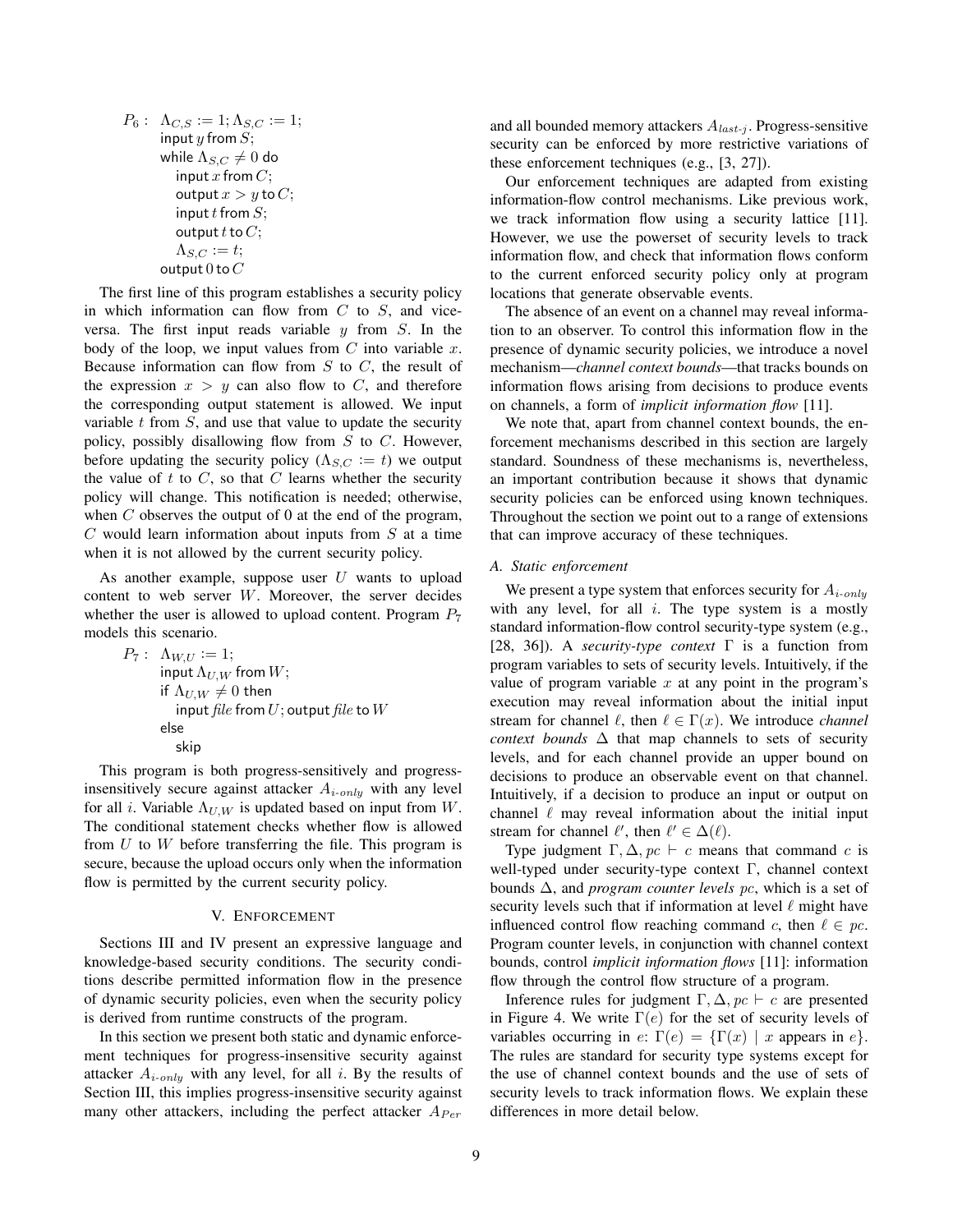| $\Gamma, \Delta, pc \vdash$ skip                                                                                                                          | $pc \cup \Gamma(e) \subseteq \Gamma(x)$<br>$\Gamma, \Delta, pc \vdash x := e$                                                     |  |
|-----------------------------------------------------------------------------------------------------------------------------------------------------------|-----------------------------------------------------------------------------------------------------------------------------------|--|
| $\Gamma, \Delta, pc \vdash c_i, i = 1, 2$<br>$\Gamma, \Delta, pc \vdash c_1; c_2$                                                                         | $\Gamma, \Delta, pc \cup \Gamma(e) \vdash c_i, i = 1, 2$<br>$\Gamma, \Delta, pc \vdash$ if e then $c_1$ else $c_2$                |  |
| $\Gamma, \Delta, pc \cup \Gamma(e) \vdash c$                                                                                                              | $pc \cup \{\ell\} \subseteq \Gamma(x)$ $pc \subseteq \Delta(\ell)$<br>$\forall \ell' \in \Delta(\ell)$ . may-flow $(\ell', \ell)$ |  |
| $\Gamma, \Delta, pc \vdash$ while e do c                                                                                                                  | $\Gamma, \Delta, pc \vdash \text{input } x \text{ from } \ell$                                                                    |  |
| $\forall \ell' \in \Delta(\ell) \cup \Gamma(e)$ . may-flow $(\ell', \ell)$<br>$pc \subset \Delta(\ell)$<br>$\Gamma, \Delta, pc \vdash$ output e to $\ell$ |                                                                                                                                   |  |
|                                                                                                                                                           | Figure 4. Typing rules                                                                                                            |  |

Powerset of security levels. We use sets of security levels to track information flow instead of taking upper bounds of security levels. This is because the security policy, which provides an ordering over security levels, may change during execution, and thus it is difficult to determine statically an "upper bound" of a given set of security levels. By tracking information flow using sets of security levels, we avoid needing to commit to any particular security policy at the time of analysis. At program points that may produce observable events on channel  $\ell$  (i.e., input and output commands), we compute a set of security levels that is an upper bound on the information that the event may reveal  $(\Delta(\ell))$  for input statements, and  $\Delta(\ell) \cup \Gamma(\epsilon)$  for output statements). For every security level  $\ell'$  in the upper bound we check that  $\ell'$  is allowed to flow to level  $\ell$  at that program point, using the function  $may\text{-}flow(\ell',\ell)$ , described below.

Static approximation of runtime security policy. As in security-type systems with dynamic security levels (e.g.,  $[15, 16, 25, 34, 37]$ , we use a static analysis to track which information flows are permitted at a given program point. Instead of conflating this analysis with the type system, we assume that this analysis is specified separately, and the results of the analysis are available via the function  $may \text{-}flow(\ell_1, \ell_2)$ . Note that the analysis needs to be flow sensitive, and we assume the function  $may-flow(\ell_1, \ell_2)$ takes as an implicit argument the program point for which we are querying the analysis results. This could be made explicit by adding labels to all program points (e.g., [26]). The static approximation of the runtime security policy is used to check information flow only at observable events: input and output commands. We assume that this analysis is sound: at a given program point, for some security levels  $\ell_1$  and  $\ell_2$ , if  $may-flow(\ell_1, \ell_2)$  is true, then in any execution, whenever that program point is reached, we have  $(\ell_1, \ell_2) \in \sqsubseteq$ , where  $\sqsubseteq$  is the current security policy in the configuration at the queried program point. Since the policy is interpreted from the current memory, this implies that the current value in variable  $\Lambda_{\ell_1,\ell_2}$  is non-zero. Thus,

the analysis could be implemented as a standard constant propagation analysis.

Channel context bounds. We use channel context bounds to track and control information flow arising from the decision to perform an input or output. Channel context bounds restrict the contexts in which channels may be used. Consider the following program.

$$
P_8: \ \Lambda_{A,B} := 1;
$$
  
input *x* from *A*;  
if *x* > 0 then  
output 1 to *B*  
else skip;  

$$
\Lambda_{A,B} := 0;
$$
  
output 2 to *B*;

This program inputs a value from channel A, and, if that value is positive, outputs 1 to channel  $B$ . Information flow is then disallowed from  $A$  to  $B$ , and the value 2 is output on channel B. Suppose that the first event an attacker with level B sees is  $o(2, B)$ . At that time, the attacker learns that the input from  $A$  was not positive, and thus learns information about  $A$  at a time when it is not permitted, violating security. Observation of event  $o(2, B)$  informed the attacker that event  $o(1, B)$  did not occur. We track this information flow using channel context bounds:  $\Delta(\ell)$  is an upper bound on the information that may be learned by the occurrence or non-occurrence of any event on channel  $\ell$ . It is a superset of the program counter levels at all input and output events on that channel. The use of channel context bounds in our type system ensures that insecure program  $P_8$ above does not type-check.

The type system enforces progress-insensitive security against attacker  $A_{i\text{-}only}$  with any level, for all i.

Theorem 5 (Soundness of type system). *For all commands c*, security levels  $\ell$ , and  $i \in \mathbb{N}$ , if there exists a security*type context* Γ *and a channel context bounds* ∆ *such that*  $\Gamma, \Delta, \emptyset \vdash c$  *then c is progress-insensitively secure against attacker*  $A_{i\text{-}only}$  *with level*  $\ell$  *for all input environments w.* 

*Proof sketch:* Let w be an initial input environment, and let *i* be fixed. Suppose  $\langle c, m_{init}, w, \sqsubseteq_{init} \rangle \Downarrow_{\ell} ((t \cdot \alpha), \sqsubseteq).$ If the length of  $t$  is greater than or equal to  $i$ , then let  $\mathcal{L}_i$  be the security policy enforced when the *i*th event was emitted, and let  $Low = \{ \ell' \mid (\ell', \ell) \in \sqsubseteq_i \}.$  We can show that for any  $w' \in [w]_{\ell}^{\square}$ , executions of c from initial input environments w or  $w'$  will execute in lockstep whenever the program counter is low (i.e.,  $Low \supset pc$ ), and for any variable x such that  $Low \supseteq \Gamma(x)$ , x will have the same values in both executions—this is part of a standard securitytype soundness proof. Moreover, due to the channel context bounds, we can show that any control-flow decision that may affect whether an observable event occurs must be low: at any program point where an observable event on channel  $\ell$ may occur, we have  $pc \subseteq \Delta(\ell)$ , and from the typing rule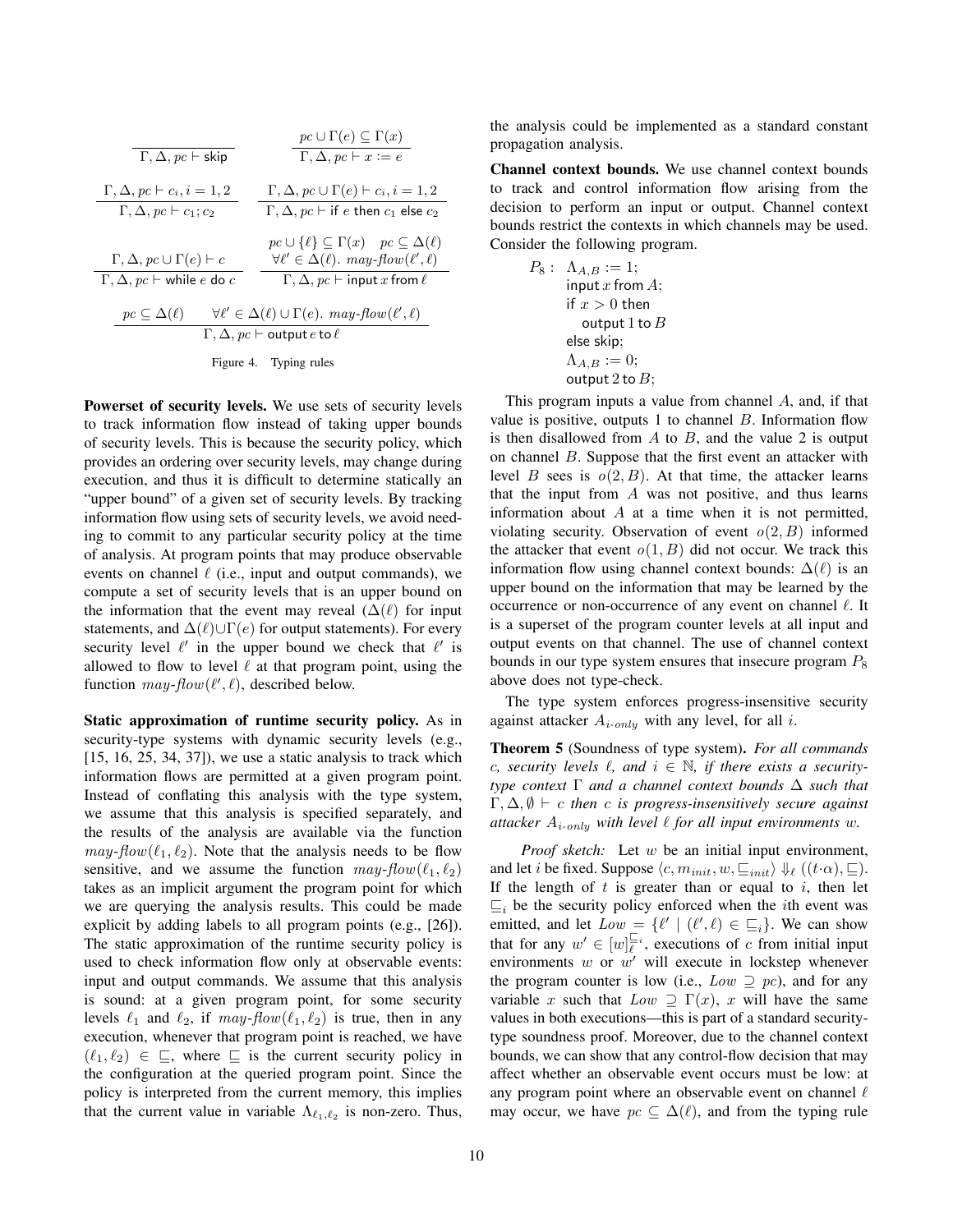at the program point of the ith observable event, we have  $\forall \ell' \in \Delta(\ell)$ .  $\ell' \sqsubseteq_i \ell$ .

Next, we show that the knowledge of the attacker is appropriately constrained. We proceed by induction on the length of  $t$ . All cases for which the length of  $t$  is not equal to  $i - 1$  are trivial, since

$$
k(c, A_{i\text{-}only}, \ell, A_{i\text{-}only}(t \cdot \alpha)) \supseteq k^+(c, A_{i\text{-}only}, \ell, A_{i\text{-}only}(t)).
$$

Suppose the length of t equals  $i - 1$ . Now we need to show

$$
k(c, A_{i\text{-}only}, \ell, A_{i\text{-}only}(t \cdot \alpha))
$$
\n
$$
= \{w' \mid \exists t'. \langle c, m_{init}, w, \sqsubseteq_{init} \rangle \Downarrow_{\ell} ((t' \cdot \alpha), \sqsubseteq)
$$
\nand  $|t'| = i - 1\}$ \n
$$
\supseteq k^+(c, A_{i\text{-}only}, \ell, A_{i\text{-}only}(t)) \cap [w]_{\ell}^{\sqsubseteq i}
$$
\n
$$
= \{w' \mid \exists t', \alpha'. \langle c, m_{init}, w, \sqsubseteq_{init} \rangle \Downarrow_{\ell} ((t' \cdot \alpha'), \sqsubseteq)
$$
\nand  $|t'| = i - 1\} \cap [w]_{\ell}^{\sqsubseteq i}$ 

Suppose this is not the case. Then there is some  $w'$ such that  $w' \notin k(c, A_{i-only}, \ell, A_{i-only}(t \cdot \alpha))$  but  $w' \in$  $k^+(c, A_{i-only}, \ell, A_{i-only}(t)) \cap [w]_{\ell}^{\sqsubseteq_i}$ . But  $w' \in [w]_{\ell}^{\sqsubseteq_i}$  implies that the behavior of c on variables x such that  $Low \supseteq \Gamma(x)$ is the same starting from  $w'$  as from  $w$ . The typing rules for input and output events require that  $\alpha' = \alpha$ , giving a contradiction.

For example, Program  $P_5$  (Section III-D) is well-typed under security-type context  $\Gamma$  such that  $\Gamma(x) = \{H\}$ , and thus progress-insensitively secure against attacker  $A_{i-only}$ with any level, for all i. Similarly, Program  $P_6$  (Section IV) is well-typed if  $\Gamma(y) = \Gamma(t) = \{S\}, \Gamma(x) = \{R, S\},\$  $\Gamma(\Lambda_{R,S}) = \emptyset$ , and  $\Gamma(\Lambda_{S,R}) = \{S\}.$ 

The type system presented here assumes a security-type context  $\Gamma$  that describes the levels of information that may be found in variables at any point in the program's execution. This context could be specified in advance, or could be inferred using a standard type inference algorithm. The type system could easily be adapted to a more precise *flowsensitive security-type system* [17, 18].

#### *B. Dynamic enforcement*

Dynamic information-flow monitors (e.g., [3, 12, 19]) control the flow of information in a system by monitoring the system execution, and intervening when necessary. We describe a *purely dynamic* information-flow monitor [30] based closely on the monitor of Askarov and Sabelfeld [3].

To enforce progress-insensitive security, we need to define configurations and inference rules for *monitored execution* of program. A *monitored configuration* has the form  $(\langle c, m, w \rangle, st)$ , where  $\langle c, m, w \rangle$  is a program configuration (where the memory encodes the current security policy), and st is a monitor state. A monitor state is a stack of sets of security levels, and is used to track implicit information flows. The monitor state is analogous to the program counter levels pc used in the security-type system.

$$
\frac{(\bigcup st) \cup \Gamma(e) \subseteq \Gamma(x)}{st \longrightarrow^{a(x,e)} st}
$$
\n
$$
\frac{}{st \longrightarrow^{b(e)} \Gamma(e) : st} \qquad \frac{}{hd : st \longrightarrow^f st}
$$
\n
$$
\bigcup st \subseteq \Delta(\ell) \quad (\bigcup st) \cup \{\ell\} \subseteq \Gamma(x) \quad \forall \ell' \in \Delta(\ell) \quad \ell' \sqsubseteq_m \ell
$$
\n
$$
st \longrightarrow^{i(x,\ell)} st
$$
\n
$$
\frac{}{st \longrightarrow^{o(e,\ell)} st} \qquad \frac{}{st \longrightarrow^{o(e,\ell)} st} \qquad \frac{}{st \longrightarrow^{o(e,\ell)} st}
$$



We extend our original program semantics to issue *monitor events* to the monitor for assignments, branching, input and output. The monitor can decide whether to accept or reject a monitor event based on the current monitor state. A monitored configuration makes a transition only when the monitor event is accepted by the monitor. When the event is not accepted, program execution halts. This extension of the semantics follows the presentation of Askarov and Sabelfeld [3]. Figure 5 presents the monitor rules.

Monitored events, ranging over  $\beta$ , are:  $a(x, e)$  that indicates assignment to variable x of expression  $e, b(e)$  that indicates branching on expression  $e$ ,  $f$  which corresponds to a join point after executing one of the branches,  $i(x, \ell)$  that is input to variable x on channel  $\ell$ , and  $o(e, \ell)$  that is output of expression  $e$  on channel  $\ell$ . The semantics of commands is augmented with a marker command end that is invoked upon reaching a join point.

As in the security-type system, we assume a securitytype context  $\Gamma$  and channel context bounds  $\Delta$ . The monitor ensures that  $\Gamma$  and  $\Delta$  are bounds on the information that may be learned by examining the values of variables and performing input and output. That is, a value that may reveal information about the initial input stream  $w(\ell)$  may only be stored in variable x if  $\ell \in \Gamma(x)$ . In Figure 5, we write  $\bigcup$  st for the union of all elements of the stack st. Recall that a stack element is a set of security levels. The set  $\bigcup st$ describes which security levels could have influenced control flow reaching the current program point.

Interestingly, to check whether information flow is permitted from  $\ell$  to  $\ell'$ , the monitor must inspect the current security policy  $\mathcal{F}_m$ . Such inspection may reveal sensitive information, since it depends on the value of variable  $\Lambda_{\ell,\ell'}$ , which may reveal information about levels  $\Gamma(\Lambda_{\ell,\ell'})$ . However, the resulting information channel cannot be magnified [4].

In dynamic enforcement, unlike static enforcement, Γ and  $\Delta$  need to be available at runtime. We call such executions Γ, ∆*-monitored* executions. This also requires lifting the definitions of knowledge and progress knowledge to be parameterized over  $\Gamma$  and  $\Delta$ . Using these definitions of knowledge it is straightforward to lift the definition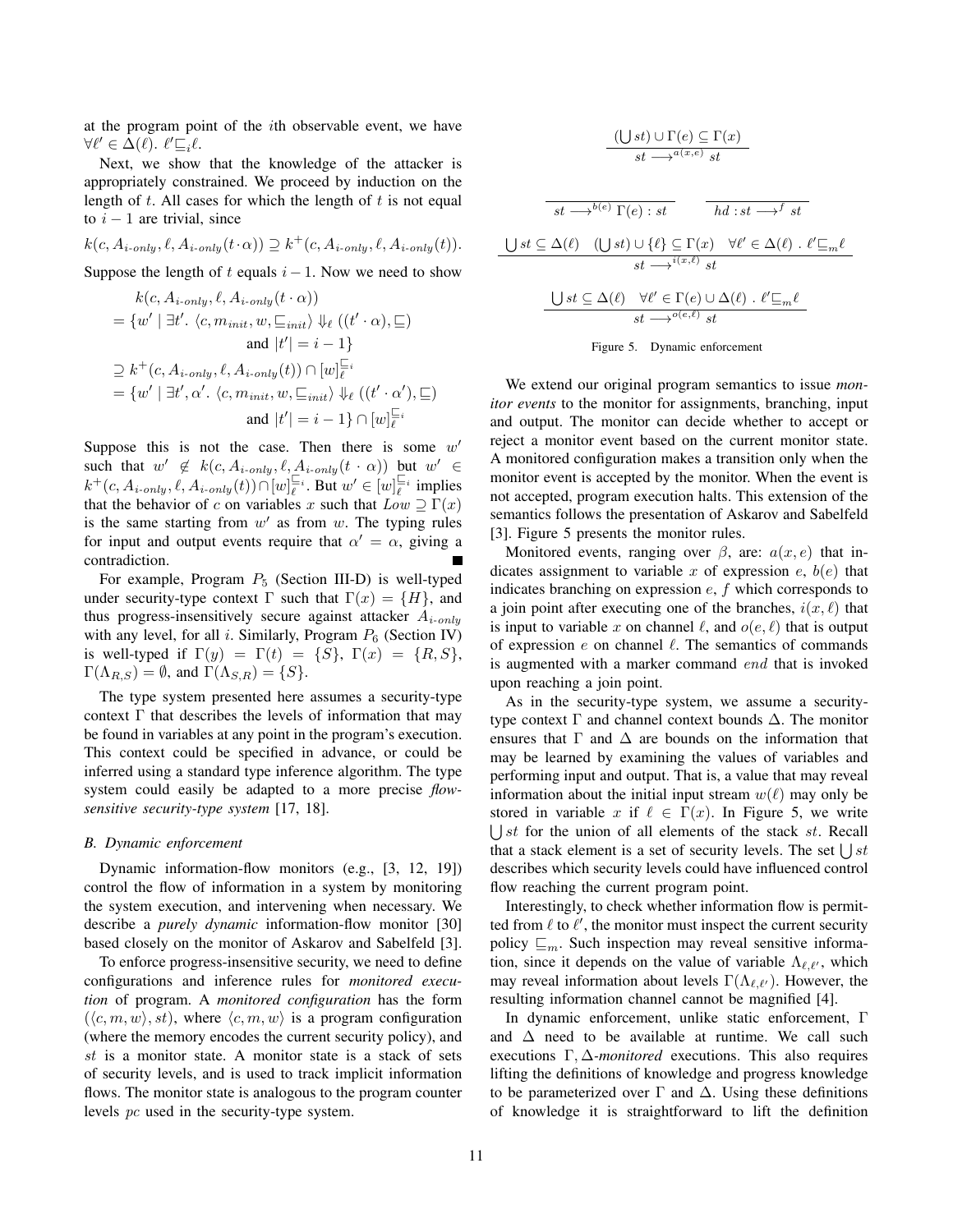of progress-insensitive security to Γ, ∆*-monitored progressinsensitive security*.

Monitored transitions satisfy the rule

$$
\frac{\langle c, m, w \rangle \longrightarrow_{\alpha} \langle c', m', w' \rangle \qquad st \longrightarrow^{\beta} st'}{(\langle c, m, w \rangle, st) \longrightarrow^{\beta}_{\alpha} (\langle c', m', w' \rangle, st')}
$$

We overload the notation for  $\psi_{\ell}$ , and write  $(\langle c, m, w \rangle, st) \Downarrow_{\ell} (t, \sqsubseteq)$  to denote that trace t is emitted on channel  $\ell$  when starting from configuration  $(\langle c, m, w \rangle, st)$ , and  $\subseteq$  is the policy when the last event of t is emitted. In particular, if the last event is  $\alpha$  and it is emitted by a transition  $(\langle c', m', w' \rangle, st') \longrightarrow_{\alpha}^{\beta} (\langle c'', m'', w'' \rangle, st'')$  then  $\mathbf{v} \equiv \mathbf{v} = \mathbf{v}$  in the above definition.

The definition of attacker knowledge for monitored executions also reflects that transitions are monitored

$$
k(c, A, \ell, s) = \{w \mid \exists t. \ (\langle c, m_{init}, w \rangle, \varepsilon) \Downarrow_{\ell} (t, \sqsubseteq)
$$
  
and  $A(t) = s\}$ 

Note that the definition of knowledge is implicitly parametrized over  $\Gamma$  and  $\Delta$ .

Soundness of the dynamic enforcement states that monitored executions satisfy the lifted progress-insensitive security for attacker  $A_{i-only}$  with any level, for all i.

Theorem 6 (Soundness of dynamic enforcement). *For all commands* c*, security levels* `*, input environments* w*, security-type contexts* Γ*, channels contexts bounds* ∆*, and*  $i \in \mathbb{N}$ , it holds that  $\Gamma$ ,  $\Delta$ *-monitored executions of c satisfy progress-insensitive security against attacker* Ai*-*only *with level*  $\ell$  *for input environment*  $w$ *.* 

*Proof sketch:* The structure of the proof follows the one of Theorem 5. Let  $w$  be an initial input environment, and let *i* be fixed. Suppose  $(\langle c, m_{init}, w \rangle, \varepsilon) \Downarrow_{\ell} (t \cdot \alpha, \sqsubseteq)$ . Let  $Low = \{\ell' | (\ell', \ell) \in \sqsubseteq\}$ . Consider an input environment  $z \in [w]_{\ell}^{\square}$ , such that  $(\langle c, m_{init}, z \rangle, \varepsilon) \Downarrow_{\ell} (q, \square')$ , and trace q contains at least  $i$  events. We show that the two executions, producing traces  $t \cdot \alpha$  and q are in lockstep whenever the monitor stack levels are low, i.e.  $Low \supseteq (\bigcup st)$ , and for any variable x such that  $Low \supseteq \Gamma(x)$ , x will have the same values in both executions.

Moreover, because of channel context bounds and constraints enforced on the  $i$ -the event, it must be that existence of the i−th event depends only on low information.

Next, similarly to the proof of Theorem 5, we can show that the knowledge of the attacker is appropriately constrained.

# VI. EXTENSIONS

Our language-based model for information security in the presence of dynamic security policies is simple, expressive, and can be enforced using practical information-flow control techniques. In this section we highlight the simplicity by

| Values $v ::= \ldots   \ell$ |                                                                   |
|------------------------------|-------------------------------------------------------------------|
|                              | Expressions $e ::= \dots   e_1$ flows-to $e_2$                    |
|                              | Commands $c ::= \dots  $ input x from $e  $ output $e_1$ to $e_2$ |

Figure 6. Modified language syntax for first-class security levels

sketching two extensions to the model: the addition of firstclass security levels, and of fine-grained security policies. These security-relevant extensions require only little change to the definitions of security and enforcement techniques.

#### *A. First-class security levels*

We add security levels as first-class values to the language, and extend the type system of Section V-A to enforce progress-insensitive security for this new language. This increases the expressiveness of the language, bringing it closer to realistic systems that represent and manipulate both security levels and security policies at run time.

The addition of first-class security levels does *not* change either the observational model or the definitions of security. We believe that this supports our design choice in the observational model and definitions of security: the addition of a security-relevant language feature changes just the enforcement mechanisms.

We extend the language to allow values to include security levels  $\ell \in L$ , and add expression  $e_1$  flows-to  $e_2$  to test whether flow is permitted between levels. We extend input and output commands to specify the channel using arbitrary expressions. Figure 6 presents the modified syntax.

Language semantics remain the same, modulo extending the set of values to include security levels, and changing the evaluation of input and output commands to evaluate the channel expression. Definitions of attacker knowledge, progress knowledge, and progress-sensitive and progressinsensitive security remain unchanged.

The following program demonstrates the increased expressiveness of the language. Provided the security policy allows the appropriate flows, the program inputs a security level  $x$ from  $A$ , reads a value from channel  $x$ , and echoes it to channel B. We assume that expression  $e_1$  flows-to  $e_2$  evaluates to one if the current security policy permits information flow from  $e_1$  to  $e_2$  and zero otherwise.

```
P_9: input x from A;
    if A flows-to x then input y from x else skip;
    if (x flows-to B and A flows-to B) then
       output y to Belse skip
```
This program satisfies progress-sensitive and progress-insensitive security for attacker  $A_{i-only}$  with any level, for all i. An attacker with level  $x$  upon observing the input event may learn the first input from channel A. Thus, the program must check that flow is permitted from  $A$  to  $x$ . An attacker with level B upon observing the output event may learn both the value input from  $x$  and that the first input from channel  $A$ 

 $\blacksquare$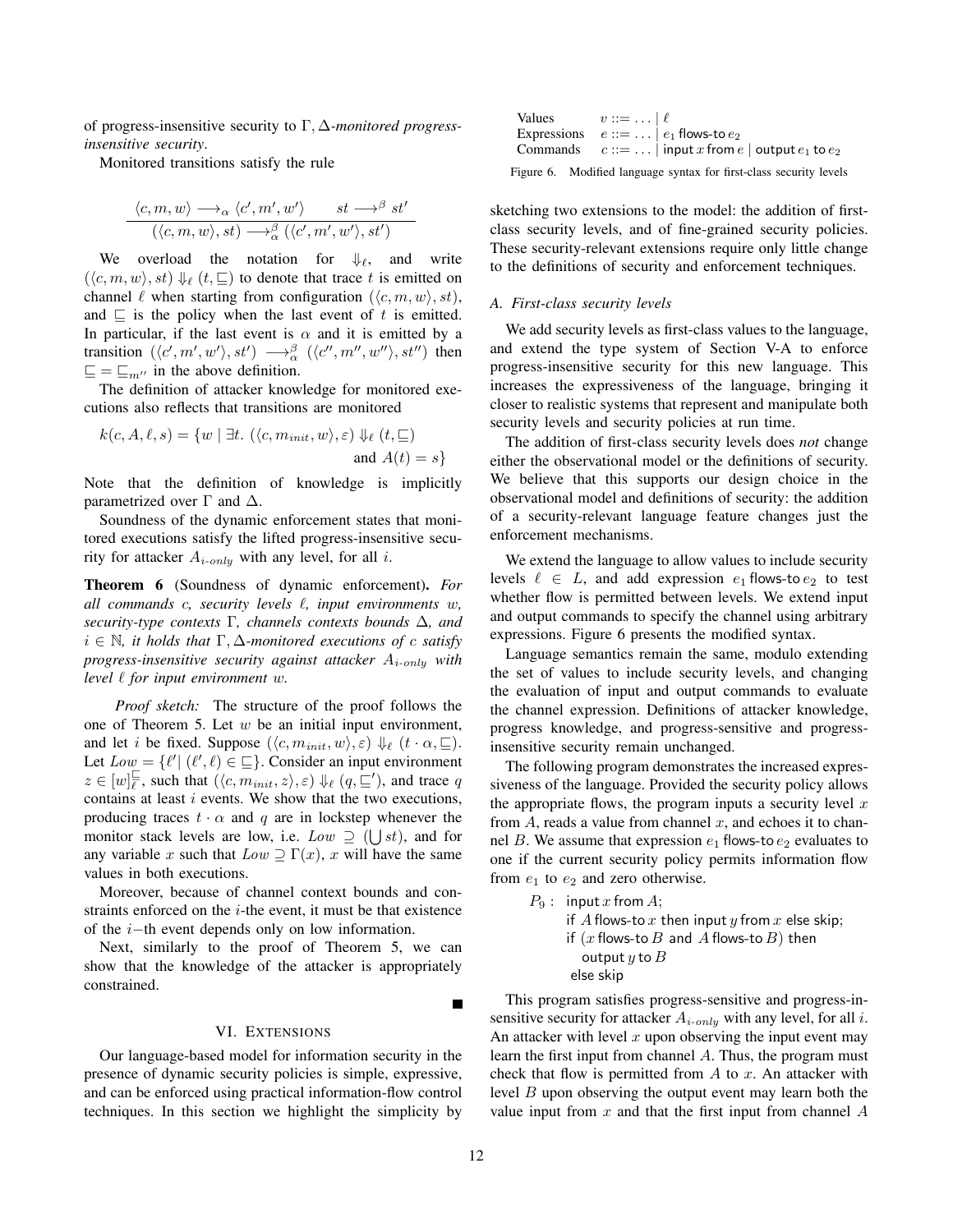was  $x$ . Thus the program must check that flow is permitted both from  $x$  to  $B$  and from  $A$  to  $B$ .

We can modify the type system of Section V-A to enforce progress-insensitive security for the extended language. The modified type system is described in Appendix A.

# *B. Fine-grained policies*

The definitions of security and progress-insensitive security allow an attacker's knowledge to improve only in accordance with the current security policy. So far we have considered only coarse-grained security policies  $\sqsubseteq$  such that if  $(\ell', \ell) \in \square$  then an attacker at security level  $\ell$  is allowed to learn everything about the initial input stream of channel  $\ell'$ . This is expressed in the security conditions by the set  $[w]_e^{\mathsf{C}}$ of input environments that policy  $\subseteq$  does not allow an attacker at security level  $\ell$  to distinguish from the initial input environment w.

It is natural and straightforward to consider information flows at finer granularity. Equivalence relations over the initial input environments provide a flexible and expressive way of specifying what information an attacker is permitted to learn [13, 31].

Let a *fine-grained policy*  $P = \{ \approx_{\ell} \}_{\ell \in L}$  be a family of equivalence relations over initial input environments, indexed by  $\ell \in L$ , and write  $[w]_{\ell}^P$  for the equivalence class of input environment w under equivalence relation  $\approx_{\ell} \in P$ .

Intuitively, fine-grained policy  $P$  describes for each security level  $\ell$  what information an observer at level  $\ell$  is allowed to learn. Fine-grained policies generalize security policies.

We modify language configurations to replace policies  $\Box$ with fine-grained policies  $P$ , and assume there is some distinguished fine-grained policy  $P_{init}$  used as the initial fine-grained policy for every execution.

The definition of security generalizes in the obvious way for fine-grained security policies, where equivalence class  $[w]_{\ell}^P$  is used to restrict how the knowledge of an attacker is allowed to improve. We give the definition of *fine-grained progress-sensitive security* below; the definition of *finegrained progress-insensitive security* is similar, except that progress knowledge is used instead of attacker knowledge.

Definition 4 (Fine-grained progress-sensitive security). Command c is *fine-grained progress-sensitively secure* against attacker  $A = (S_A, s_{init}, \delta_A)$  with level  $\ell$  for initial input environment w if for all traces t, events  $\alpha$ , and finegrained policies  $P$  such that

$$
\langle c, m_{init}, w, P_{init} \rangle \Downarrow_{\ell} ((t \cdot \alpha), P)
$$

we have

$$
k(c, A, \ell, A(t \cdot \alpha)) \quad \supseteq \quad k(c, A, \ell, A(t)) \ \cap \ [w]_{\ell}^P.
$$

**Run-time encoding.** In Section IV, policies  $\Box$  were encoded in the run-time data structures of the language. The same approach can be taken with fine-grained policies. However, a suitable compact yet expressive encoding of the fine-grained policies must be chosen. One popular class of fine-grained policies is *escape hatch expressions* [22, 29], which specify expressions over inputs that may be released to various security levels. Representing escape hatch expressions would require some runtime representation of the expressions, leading perhaps to the incorporation of first-class functions in the language, or of an explicit representation of abstract syntax trees.

Enforcement. There are existing enforcement mechanisms for certain classes of fine-grained policies, such as securitytype systems (e.g., [29]) and information-flow monitors (e.g., [3, 20]). These mechanisms can be adapted to enforce finegrained progress-sensitive security by modifications similar to those described in Section V. To wit, checks that information flow conforms to policy should be performed at the program locations that generate observable events, and otherwise information flow should be tracked without any assumptions as to which policy is currently enforced.

#### VII. RELATED WORK

Broberg and Sands define *flow locks* [6–8] which specify conditions when information may flow between security levels. A flow lock may be explicitly opened or closed by a program, enabling or disabling information flow between levels. As such, flow locks allow for the dynamic updating of security policy. The semantic security condition for flow locks is knowledge based and quantifies over attackers with different observational abilities (which is analogous to our quantification over output channels  $\ell$ ). The type system is of similar precision to ours. The key distinction between flow locks and this work is the semantic security condition: we consider security with respect to attackers with different abilities, while the work on flow locks is only concerned with perfect recall attackers. We believe that this is a crucial step forward in knowledge-based semantic security conditions. Such conditions are intended to restrict what an attacker learns, and when. Since learning is about change in knowledge, one must consider how the knowledge of different attackers change with observations: an attacker with perfect recall may not learn anything new from an observation, but the same observation may allow a more realistic weaker attacker to learn confidential information.

Hicks et al. [16] consider dynamic updating of information-flow policies. They permit arbitrary updates to the security policy, and introduce the semantic security condition *noninterference between updates*, which requires that the program satisfies a form of noninterference between any two consecutive updates to the security policy. There is no security guarantee across security updates. By contrast, our semantic security condition provides a guarantee across arbitrary updates. They enforce their security condition using nonstandard mechanisms, including *permission tags*, a form of type coercion between security levels that are inserted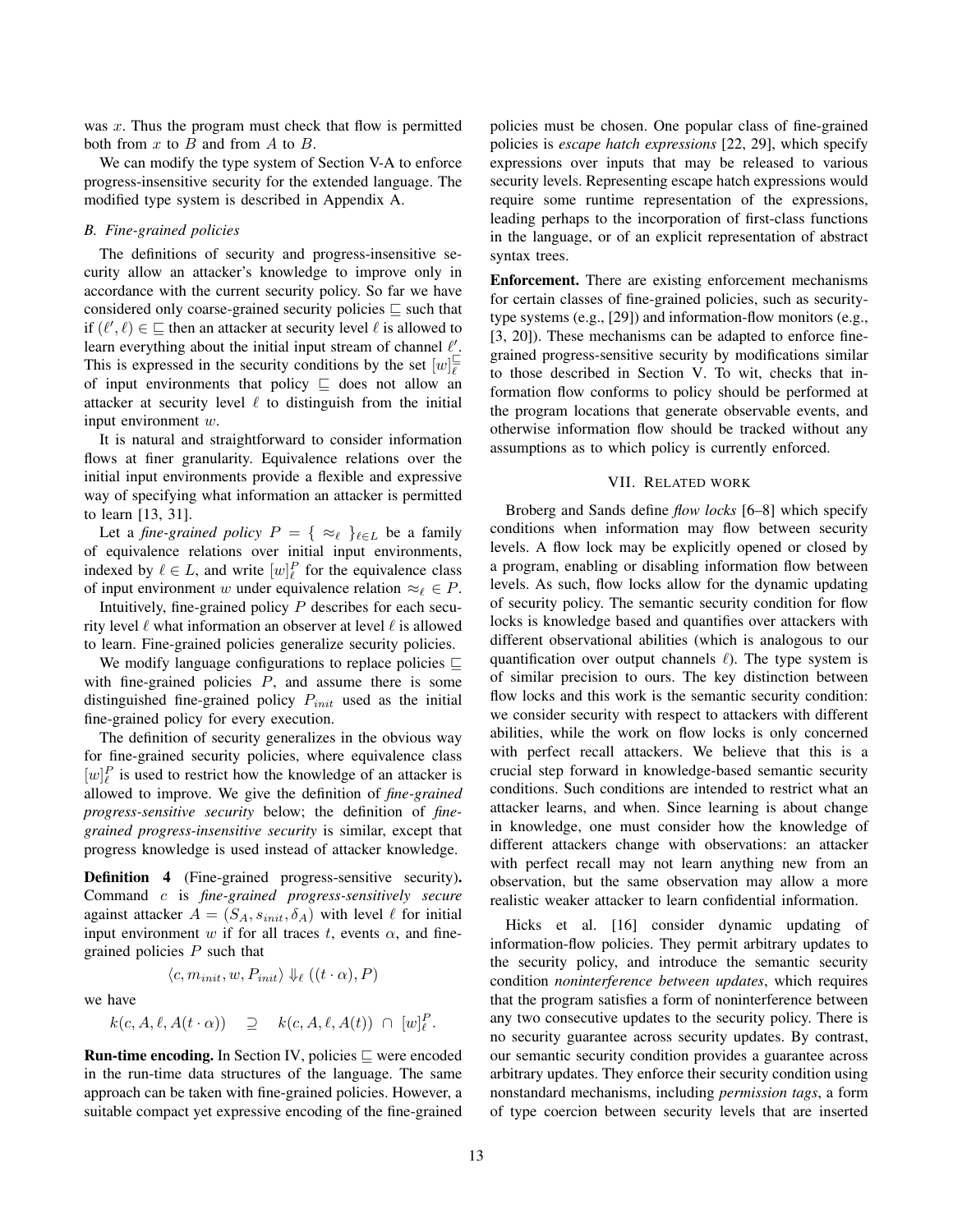into execution only in accordance with the current policy, but may be reduced at any time. By contrast, our choice of observational model and security condition allows us to use simple adaptations of standard information-flow control mechanisms to enforce security. We adapt the enforcement mechanisms to delay checking of permitted information flows until the production of observable events.

The RX programming language [34], by Swamy et al., extends the policy update work of Hicks et al. [16] to make it more practical. They represent security policies using *owned roles*, derived from the RT role-based trustmanagement frameworks [21]. They identify the problem of *transitive flows*, which inadvertently allow information flows that are permitted by neither the old nor new policy. They prevent transitive flows by using a transactional mechanism to ensure that if the security of a program fragment depends upon flow allowed by the current security policy, then those portions of the current security policy are not modified until the fragment finishes execution. Our static enforcement mechanism does not exhibit any transitive flows, but a transactional mechanism would potentially enable the  $may \text{-}flow(\cdot, \cdot)$  analysis to be more precise.

RX uses *metapolicies* to control information that may be revealed through policy updates. This is needed because policies are not first class in RX. Our model does not require metapolicies since the program is able to query and manipulate the security policy using standard program constructs (see Section IV). This justifies our design choice of cleanly separating the run-time behavior of the language from security policies: the definition of security and the semantics of security policies depend on the run-time behavior of programs, but not vice versa.

The Jif programming language [25] represents security principals at run time, and allows security principals to dynamically delegate their authority to other principals. Since delegation between security principals defines the security policy, Jif allows dynamic security updates. Broberg and Sands [8] encode Jif's Decentralized Label Model [24] in flow locks, and thus provide a semantic security condition for Jif. We believe that this work, provides a promising alternative approach to modeling Jif's run-time representation of security principals, and providing a semantic security condition for Jif that includes reasoning about the different abilities of different principals.

Grabowski and Beringer [15] consider an object-oriented language in which the enforced security policy may differ between executions of the same program. They do not consider the security policy changing during program execution. Security levels are first-class values in their language. To enforce noninterference, they use a security-type system with dependent types in which the runtime security policy is approximated statically (by static reasoning about the result of run-time tests of the security policy). Dependent types allow the security type of variables to be expressed in terms of dynamic security levels, similar to the dependent type system extension described in Section VI-A. Their type system allows locations storing security levels to be updated, although the security level stored in a location may only be raised to a more restrictive level, with respect to the security policy in force at run time. Our dependent type system also allows mutable locations to appear in security types.

Zheng and Myers [37] consider a lambda calculus with first-class security levels and a dependent security-type system. They assume that the security policy enforced at run time is statically known. However their type system, which enforces noninterference in the presence of security-typed variables, can also enforce noninterference when the runtime security policy is statically unknown. Unlike Grabowski and Beringer, they do not allow mutable locations to appear in security types.

As discussed in Section III-E, dynamically updatable security policies can enable a coarse-grained form of declassification, in which all flows between two security levels are permitted (possibly temporarily) after being previously disallowed. Other work has considered coarse-grained declassification. Mantel and Sands [23] present a language in which a more permissive security policy is used when control flow is within a *downgrading command*. Their semantic security condition is bisimulation-based, and the intuition is that in each step, information flows according to the current security policy. Almeida Matos and Boudol [1] also present a language where lexical scope enables more flows with a bisimulation-based security condition. Information flow from security level  $A$  to security level  $B$  is allowed within the scope of a flow  $A \prec B$  in c command.

Balliu et al. [5] point out to the connection of the setbased definitions of attacker knowledge (that our definition is an instance of) to the epistemic account of knowledge. We believe that our intuition on security in the presence of dynamic policies also applies to when information flow policies are expressed using temporal epistemic logic; formal development of such result may provide for an interesting and fruitful future research direction.

# VIII. CONCLUSION

We have presented a simple, elegant, and extensible model for reasoning about information security in the presence of dynamic security policies. We use an extensional knowledge-based semantic security condition, which can be enforced using adaptations of standard information-flow control techniques, in a language that permits arbitrary changes to the security policy.

The semantic security condition is straightforward and intuitive: an attacker should learn information only in accordance with the current security policy. The semantic security condition is parameterized on an attacker, and a program may be secure for a powerful attacker, yet insecure for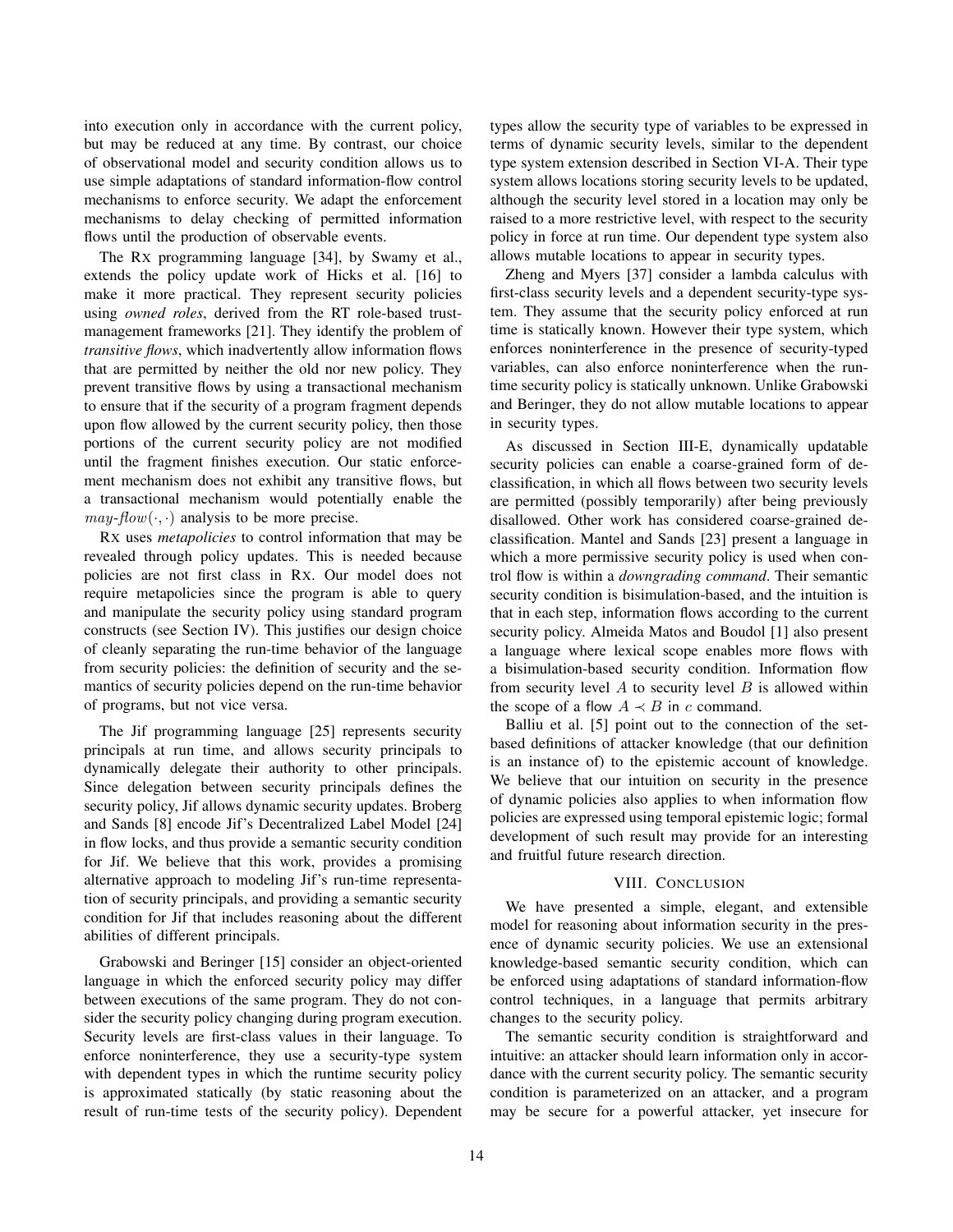a weaker attacker. We identify a class of simple attackers such that if a program is secure against all members of this class, the program is secure against many more attackers, including the most powerful possible attacker, and attackers with bounded memory. We present mechanisms that enforce security for this class of simple attackers, and thus also enforce security for a useful and realistic set of attackers.

The language can be easily extended with expressive security-relevant features, such as run-time representation of the security policy, first-class security levels, and finegrained security policies, without significant change to the semantic security condition.

We believe that this language-based model provides a promising platform on which to build practical systems with strong information security guarantees.

#### ACKNOWLEDGEMENTS

We thank Niklas Broberg, Scott Moore, Andrew Myers, Danfeng Zhang, and the anonymous reviewers for detailed feedback about earlier versions of this work. We also thank the Chalmers/KTH Security Workshop for feedback and lively discussion related to this work. This research is supported by the National Science Foundation under Grants No. 1054172 and No. 0964409, and by the Office of Naval Research under Grant No. N000140910652.

#### **REFERENCES**

- [1] A. Almeida Matos and G. Boudol. On declassification and the non-disclosure policy. In *Proceedings of the 18th IEEE Computer Security Foundations Workshop*, pages 226–240, Washington, DC, USA, 2005. IEEE Computer Society.
- [2] A. Askarov and A. Myers. A semantic framework for declassification and endorsement. In *Proceedings of the 19th European Symposium on Programming*, 2010.
- [3] A. Askarov and A. Sabelfeld. Tight enforcement of information-release policies for dynamic languages. In *Proceedings of the IEEE Computer Security Foundations Symposium*, 2009.
- [4] A. Askarov, S. Hunt, A. Sabelfeld, and D. Sands. Termination-insensitive noninterference leaks more than just a bit. In *Proceedings of the 13th European Symposium on Research in Computer Security*, Oct. 2008.
- [5] M. Balliu, M. Dam, and G. Le Guernic. Epistemic temporal logic for information flow security. In *Proceedings of the ACM SIGPLAN 6th Workshop on Programming Languages and Analysis for Security*, PLAS 2011. ACM, June 2011.
- [6] N. Broberg and D. Sands. Flow locks: Towards a core calculus for dynamic flow policies. In *Proceedings of the 15th European Symposium on Programming*, pages 180–196. Springer, 2006.
- [7] N. Broberg and D. Sands. Flow-sensitive semantics for dynamic information flow policies. In *Proceedings of the ACM SIGPLAN Fourth Workshop on Programming Languages and Analysis for Security*, June 2009.
- [8] N. Broberg and D. Sands. Paralocks role-based information flow control and beyond. In *Proceedings of the 37th Annual ACM SIGACT-SIGPLAN Symposium on Principles of Programming Languages*, 2010.
- [9] S. Chong. Required information release. In *Proceedings of the 23rd IEEE Computer Security Foundations Symposium*, pages 215–227, July 2010.
- [10] D. Clark and S. Hunt. Non-interference for deterministic interactive programs. In *Proc. 5th International Workshop on Formal Aspects in Security and Trust (FAST2008)*, Lecture Notes in Computer Science, Malaga, Spain, October 2008. Springer-Verlag.
- [11] D. E. Denning. A lattice model of secure information flow. *Communications of the ACM*, 19(5):236–243, 1976.
- [12] J. S. Fenton. Memoryless subsystems. *Computer Journal*, 17(2):143–147, May 1974.
- [13] R. Giacobazzi and I. Mastroeni. Abstract noninterference: parameterizing non-interference by abstract interpretation. In *Proceedings of the 31st ACM SIGPLAN-SIGACT Symposium on Principles of Programming Languages*, pages 186–197, New York, NY, USA, 2004. ACM Press.
- [14] J. A. Goguen and J. Meseguer. Security policies and security models. In *Proceedings of the IEEE Symposium on Security and Privacy*, pages 11–20. IEEE Computer Society, Apr. 1982.
- [15] R. Grabowski and L. Beringer. Noninterference with dynamic security domains and policies. In *13th Asian Computing Science Conference, Focusing on Information Security and Privacy*, 2009.
- [16] M. Hicks, S. Tse, B. Hicks, and S. Zdancewic. Dynamic updating of information-flow policies. In *Proceedings of the Foundations of Computer Security Workshop*, pages 7–18, June 2005.
- [17] S. Hunt and D. Sands. On flow-sensitive security types. In *Conference Record of the Thirty-Third Annual ACM Symposium on Principles of Programming Languages*, pages 79–90, New York, NY, USA, Jan. 2006. ACM Press.
- [18] S. Hunt and D. Sands. From exponential to polynomial-time security typing via principal types. In *Proceedings of the 20th European Symposium on Programming*, 2011.
- [19] G. Le Guernic. Automaton-based Confidentiality Monitoring of Concurrent Programs. In *Proceedings of the 20th IEEE Computer Security Foundations Symposium*, pages 218–232, 2007.
- [20] G. Le Guernic, A. Banerjee, T. Jensen, and D. A. Schmidt. Automata-based confidentiality monitoring.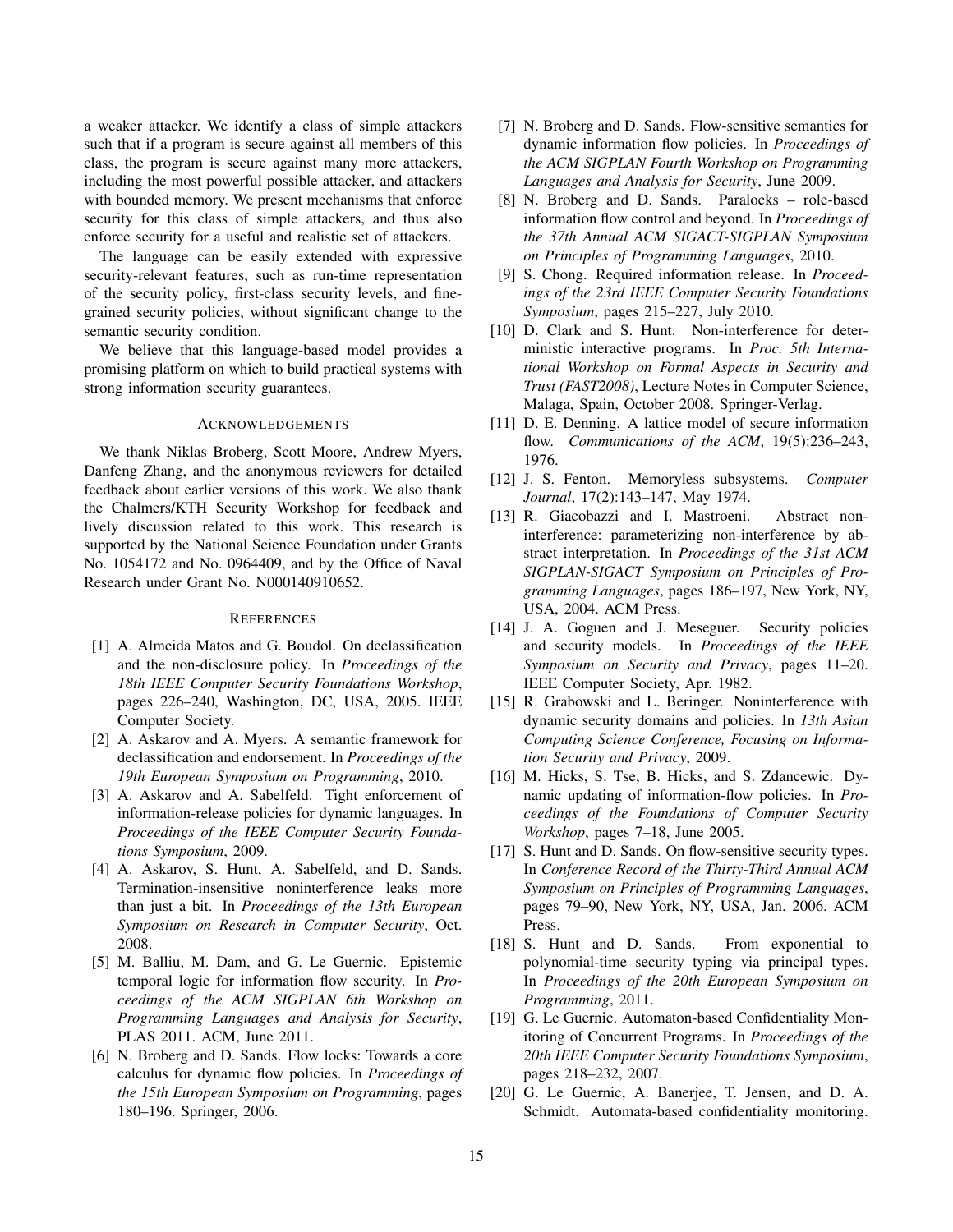*Proceedings of the 11th Annual Asian Computing Science Conference*, pages 75–89, 2006.

- [21] N. Li, J. C. Mitchell, and W. H. Winsborough. Design of a role-based trust management framework. In *Proceedings of the IEEE Symposium on Security and Privacy*, pages 114–130. IEEE Computer Society, May 2002.
- [22] A. Lux and H. Mantel. Declassification with explicit reference points. In *14th European Symposium on Research in Computer Security*, volume 5789 of *LNCS*, pages 69–85. Springer, 2009.
- [23] H. Mantel and D. Sands. Controlled Declassification based on Intransitive Noninterference. In *Proceedings of the 2nd ASIAN Symposium on Programming Languages and Systems*, volume 3303 of *Lecture Notes in Computer Science*, pages 129–145. Springer-Verlag, Nov. 2004.
- [24] A. C. Myers and B. Liskov. Complete, safe information flow with decentralized labels. In *Proceedings of the IEEE Symposium on Security and Privacy*, pages 186– 197. IEEE Computer Society, May 1998.
- [25] A. C. Myers, L. Zheng, S. Zdancewic, S. Chong, and N. Nystrom. Jif: Java information flow. Software release. Located at http://www.cs.cornell.edu/jif, 2001– 2008.
- [26] F. Nielson, H. R. Nielson, and C. Hankin. *Principles of program analysis*. Springer, 2nd edition, 2005.
- [27] K. R. O'Neill, M. R. Clarkson, and S. Chong. Information-flow security for interactive programs. In *Proceedings of the 19th IEEE Computer Security Foundations Workshop*, pages 190–201. IEEE Computer Society, June 2006.
- [28] A. Sabelfeld and A. C. Myers. Language-based information-flow security. *IEEE Journal on Selected Areas in Communications*, 21(1):5–19, Jan. 2003.
- [29] A. Sabelfeld and A. C. Myers. A model for delimited release. In *Proceedings of the 2003 International Symposium on Software Security*, number 3233 in Lecture Notes in Computer Science, pages 174–191. Springer-Verlag, 2004.
- [30] A. Sabelfeld and A. Russo. From dynamic to static and back: Riding the roller coaster of information-flow control research. In *Proceedings of Andrei Ershov International Conference on Perspectives of System Informatics*, pages 352–365, 2009.
- [31] A. Sabelfeld and D. Sands. A PER model of secure information flow in sequential programs. In *Proceedings of the 8th European Symposium on Programming*, pages 40–58, London, UK, 1999. Springer.
- [32] V. Simonet. The Flow Caml System: documentation and user's manual. Technical Report 0282, Institut National de Recherche en Informatique et en Automatique (INRIA), July 2003.
- [33] D. Stefan, A. Russo, J. Mitchell, and D. Mazieres. Flexible dynamic information flow control in haskell. In *ACM SIGPLAN Haskell Symposium 2011*, 2011.
- [34] N. Swamy, M. Hicks, S. Tse, and S. Zdancewic. Managing policy updates in security-typed languages. In *Proceedings of the 19th IEEE Computer Security Foundations Workshop*, pages 202–216. IEEE Computer Society, 2006.
- [35] R. van der Meyden. What, indeed, is intransitive noninterference? In *Proceedings of the 12th European Symposium On Research In Computer Security*, volume 4734 of *Lecture Notes in Computer Science*, pages 235–250. Springer, Sept. 2007.
- [36] D. Volpano, G. Smith, and C. Irvine. A sound type system for secure flow analysis. *Journal of Computer Security*, 4(3):167–187, 1996.
- [37] L. Zheng and A. C. Myers. Dynamic security labels and noninterference. In *Formal Aspects in Security and Trust*, Toulouse, France, Aug. 2004.

#### APPENDIX

# *A. Static enforcement for first-class security levels*

We modify the type system of Section V-A to enforce progress-insensitive security for the extended language. The codomain of security-type contexts Γ is now *labeled types*  $\tau_S$  where  $\tau \in \{\text{int}, \text{lev}\}\$  indicates whether the variable contains integer values or security levels, and  $S$  is a set of expressions. Intuitively, if  $\Gamma(x) = \tau_s$  and at some point in the program's execution, the value of variable  $x$  may reveal information about the initial input stream of the security level that expression e evaluates to, then  $e \in S$ .

Typing rules for the new type system are presented in Figure 7. Judgment  $\Gamma$ ,  $\Delta$ ,  $pc \vdash_{dep} c$  means that command c is well-typed under security-type context Γ, channel context bounds  $\Delta$ , and program counter levels pc. Program counter levels and the codomain of channel context bounds are now sets of expressions instead of sets of security levels. Intuitively, if information at the security level to which  $e$ evaluates might influence control flow reaching command c, then  $e \in pc$ , and if information at the security level to which  $e$  evaluates to might influence whether an input or output event occurs on channel  $\ell$ , then  $e \in \Delta(\ell)$ .

The type system is very similar to that presented in Section V-A. The typing rules for if and while commands now check that the guard evaluates to an integer value. Otherwise, the only significant changes are to the rules for input and output.

Consider the rule for input command input  $x$  from  $e$ . The value that will be stored in  $x$  may reveal that the command was executed, and so the typing rule ensures that the program counter levels pc are a subset of  $S$ , the levels for  $x$ . In addition, the value to be stored in  $x$  will reveal information about the input stream of channel  $e$ , and so the rule requires